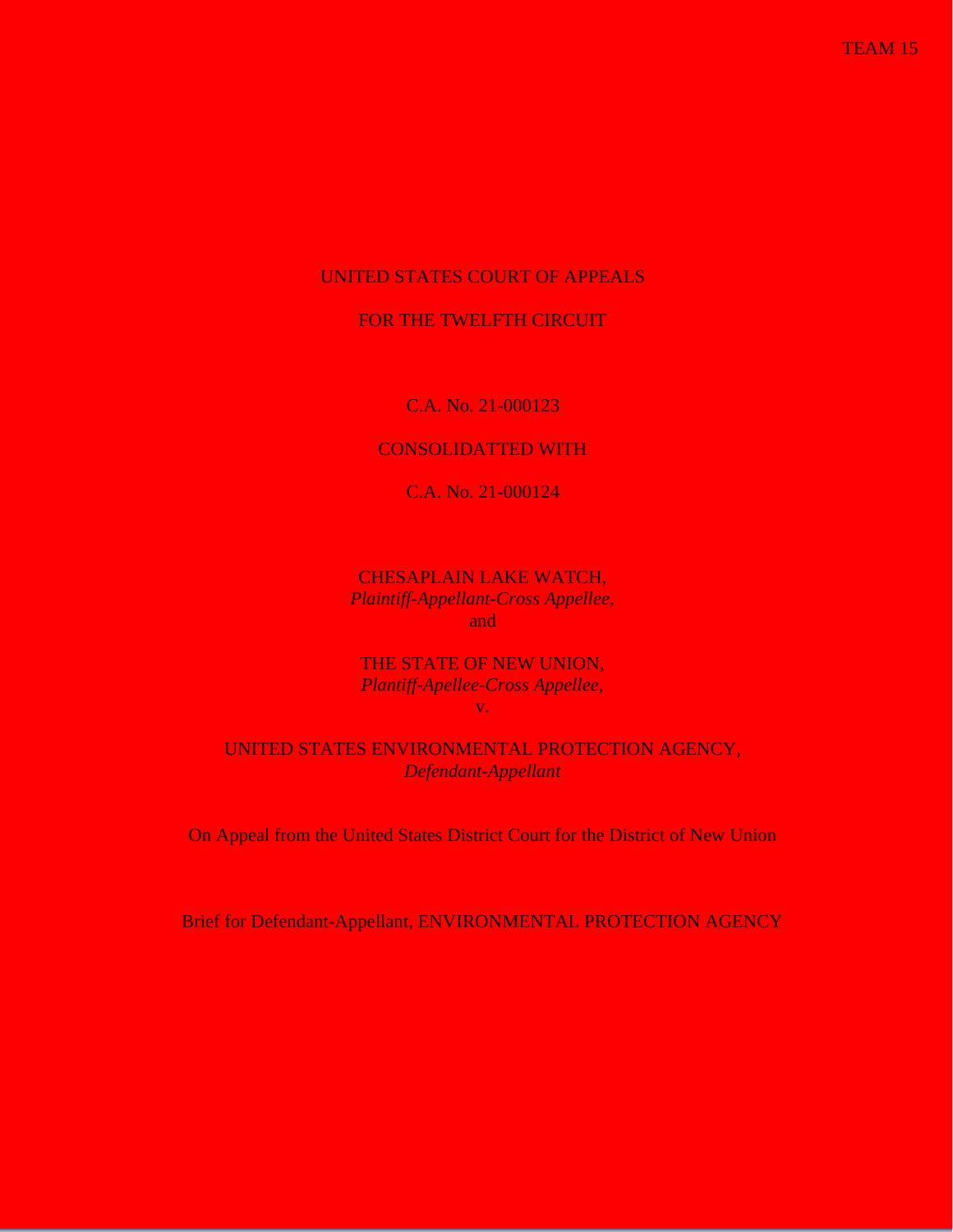# **TABLE OF CONTENTS**

| A.                                                                                                                                                                                                                                                                                                                                                                                                                                                                                           |
|----------------------------------------------------------------------------------------------------------------------------------------------------------------------------------------------------------------------------------------------------------------------------------------------------------------------------------------------------------------------------------------------------------------------------------------------------------------------------------------------|
| <b>B.</b>                                                                                                                                                                                                                                                                                                                                                                                                                                                                                    |
|                                                                                                                                                                                                                                                                                                                                                                                                                                                                                              |
|                                                                                                                                                                                                                                                                                                                                                                                                                                                                                              |
| $\mathbf{I}$ .<br>The district court erred in its decision granting judicial review based on ripeness<br>challenges regarding the Environmental Protection Agency's adoption of its own TMDL and<br>implementation plan because the plaintiffs cannot demonstrate the requisite fitness and                                                                                                                                                                                                  |
| Plaintiffs would not incur a substantial hardship by complying with the EPA's TMDL<br>A.<br>and CWIP because compliance will not incur substantial costs; the agency's action was not<br>"final"; and the action will not have a direct and immediate effect on their primary day-to-<br>The facts of the plaintiffs' case are not sufficiently developed to be considered fit for<br><b>B</b> .                                                                                             |
| The district court erred when it ruled that the EPA's decision to reject the state-issued<br>H.<br>definition of total maximum daily load (TMDL) on the grounds that it failed to include waste<br>load allocations and load allocations because it failed to apply the Chevron Test properly.  16<br>The Court should reverse the district court's decision to grant summary judgment in<br>III.<br>favor of appellee Chesaplain Lake Watch since the EPA adopted a TMDL that satisfied the |
| The term "daily" in "total maximum daily load" is not an unambiguous requirement<br>A.<br>The phased TMDL across a five-year period does not violate the CWA $\S 303(d)$<br><b>B.</b>                                                                                                                                                                                                                                                                                                        |
| The district court was correct in denying CLW's motion for summary judgment because<br>IV.<br>the EPA's adoption of a credit for anticipated BMP pollution reductions to reduce the<br>stringency of waste-load allocations for implementation of Lake Chesaplain TMDL was not                                                                                                                                                                                                               |
|                                                                                                                                                                                                                                                                                                                                                                                                                                                                                              |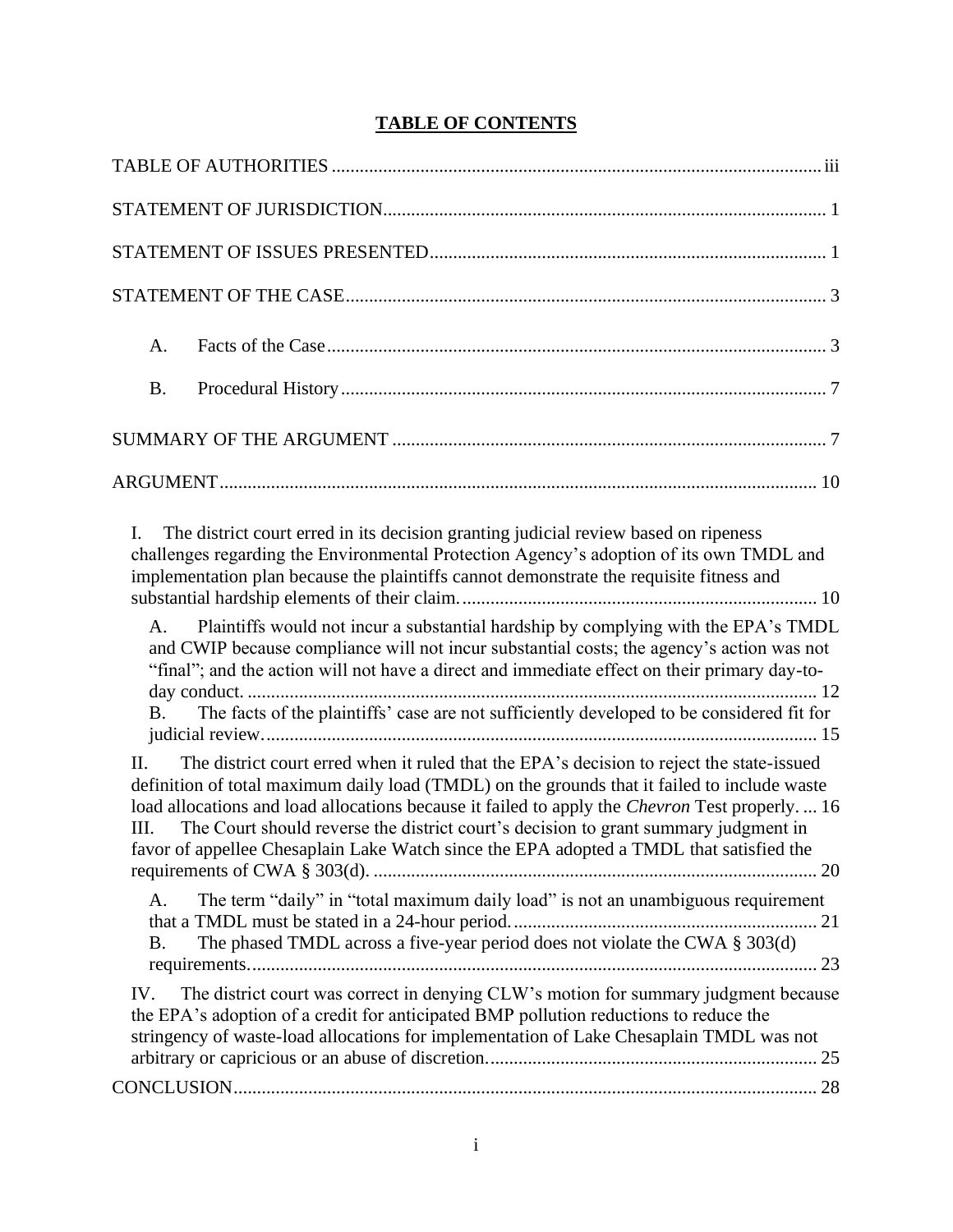|--|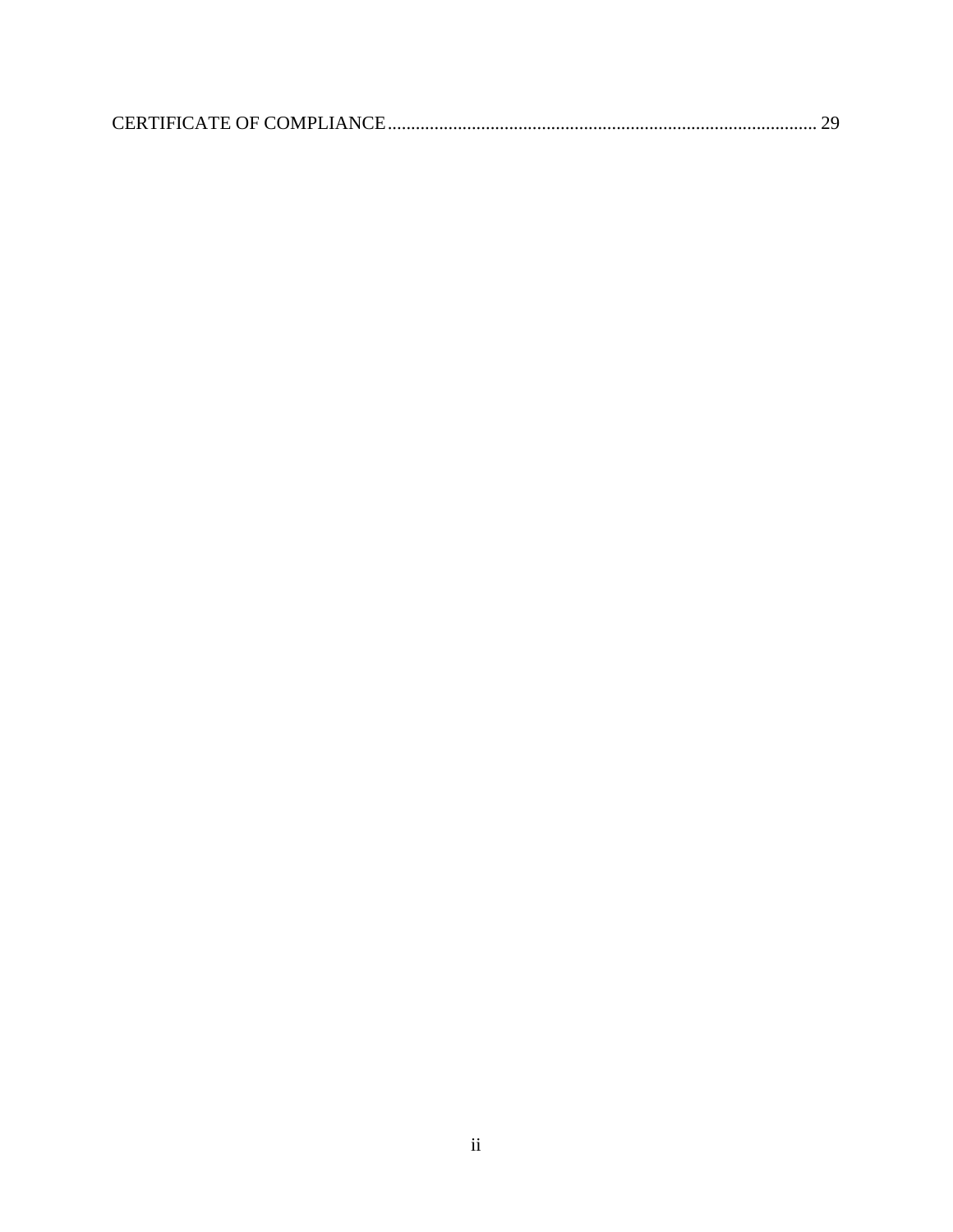# **TABLE OF AUTHORITIES**

# **Cases**

| Abbott Laboratories v. Gardner,                                      |
|----------------------------------------------------------------------|
| American Farm Bureau Federation v. U.S. EPA,                         |
| Arkansas v. Oklahoma,                                                |
| Bennett v. Spear,                                                    |
| Bravos v. Green,                                                     |
| Bullard v. Blue Hills Bank,                                          |
| Chevron, U.S.A., Inc. v. Nat. Res. Def. Council, Inc.,               |
| Citizens to Preserve Overton Park, Inc. v. Volpe,                    |
| City of Arcadia v. EPA,                                              |
| Dioxin/Organochlorine Ctr. v. Clarke,                                |
| Food and Water Watch,                                                |
| Friends of Earth v. EPA,                                             |
| Iowa League,                                                         |
| Kennett v. EPA,                                                      |
| Motor Vehicle Mfrs. Ass'n of U.S. v. State Farm Mut. Auto. Ins. Co., |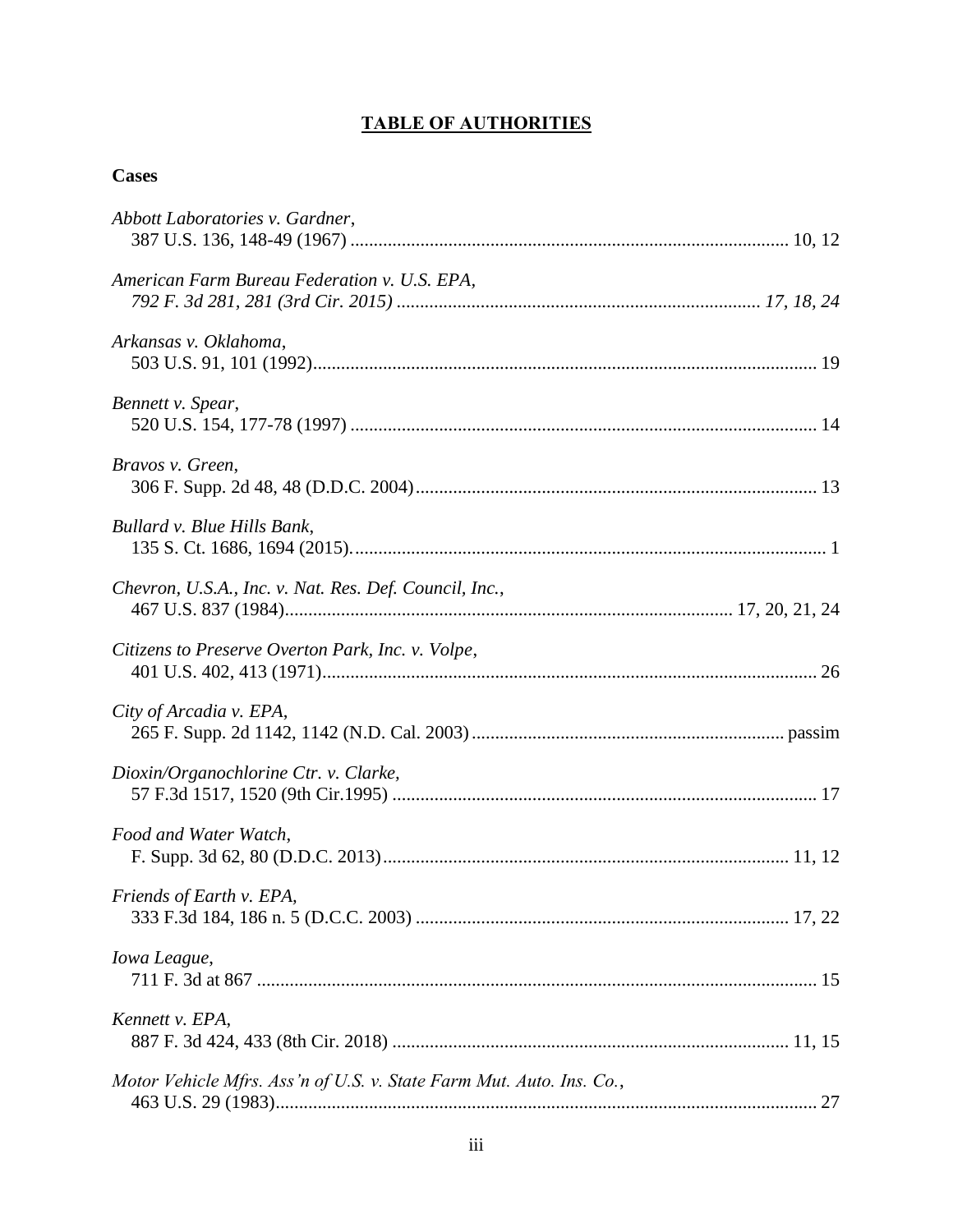| Nat. Res. Def. Council, Inc. v. E.P.A.,                                 |
|-------------------------------------------------------------------------|
| Nat. Res. Def. Council, Inc. v. EPA,                                    |
| Nat. Res. Def. Council, Inc. v. Muszynski,                              |
| Ohio Forestry Ass'n Inc. v. Sierra Club,                                |
| <b>Statutes</b>                                                         |
|                                                                         |
|                                                                         |
|                                                                         |
|                                                                         |
|                                                                         |
|                                                                         |
| <b>Rules</b>                                                            |
|                                                                         |
| <b>Regulations</b>                                                      |
| EPA, GUIDANCE FOR WATER QUALITY-BASED DECISIONS: TMDL PROCESS (1991) 24 |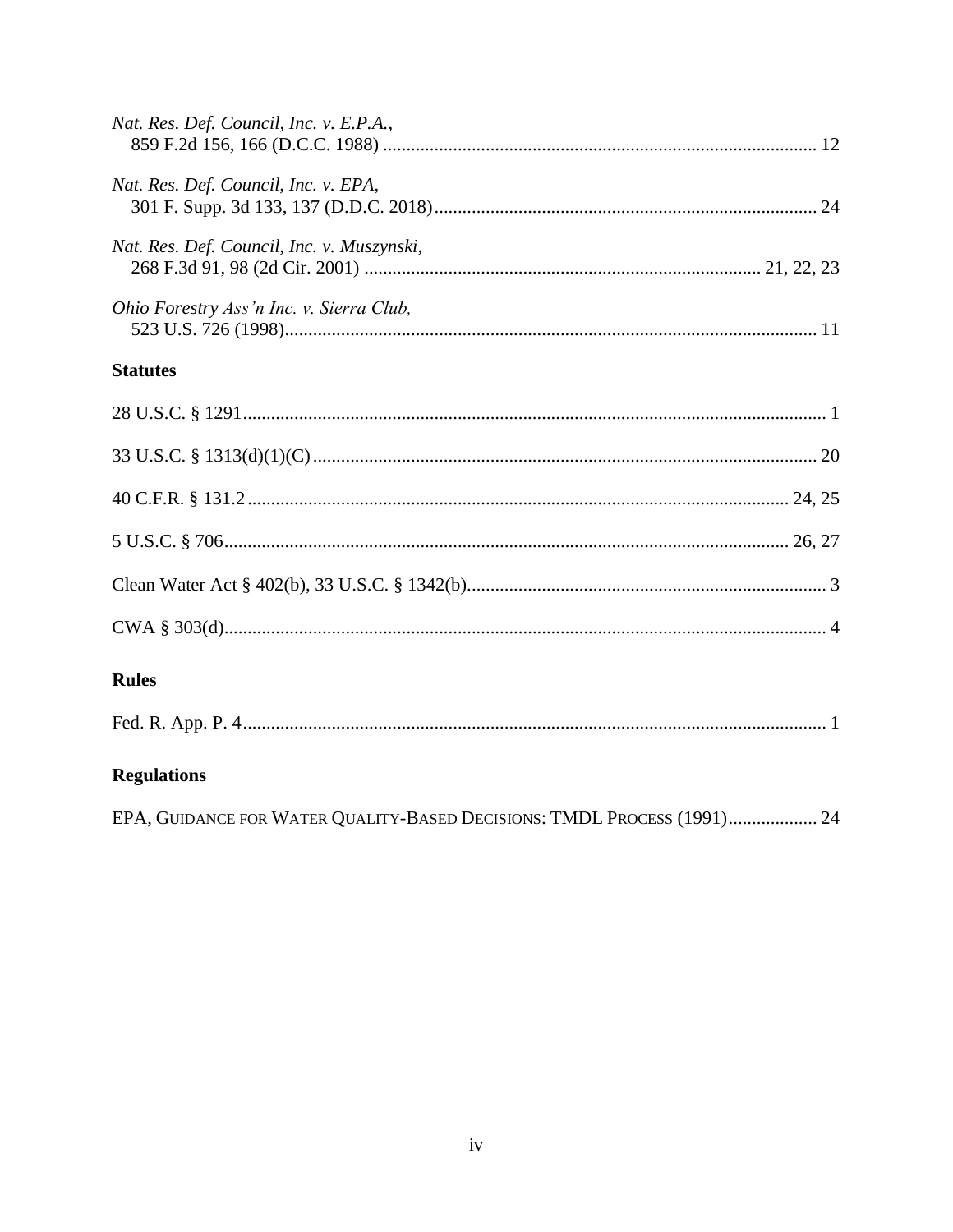#### **STATEMENT OF JURISDICTION**

United States Environmental Protection Agency (EPA) appeals from an Opinion and Order denying the EPA's motion for summary judgment in part, granting Chesaplain Lake Watch's motion for summary judgment in part, and granting New Union's motion for summary judgment, entered on August 15, 2021, by the Honorable Judge Remus in the United States District Court for the District of New Union, No. 21-000123 consolidated with No. 21-000124. The district court had subject-matter jurisdiction under the Clean Water Act and under 28 U.S.C. § 1331because the cause of action is provided by federal law. 28 U.S.C. § 1331. Pursuant to Federal Rules of Appellate Procedure 4, EPA, CLW, and State of New Union all filed timely Notices of Appeal. Fed. R. App. P. 4. The United States Court of Appeals for the Twelfth Circuit has jurisdiction over this appeal under 28 U.S.C. § 1291 which provides that "the court of appeals shall have jurisdiction of appeals from all final decisions of the district courts of the United States." 28 U.S.C. § 1291. An order granting summary judgment is appealable because it is a final decision. *Bullard v. Blue Hills Bank*, 135 S. Ct. 1686, 1694 (2015).

#### **STATEMENT OF ISSUES PRESENTED**

- **I.** Whether EPA's determination to reject the New Union Chesaplain Watershed phosphorus TMDL and adopt its own TMDL and implementation plan for the Lake Chesaplain Watershed is ripe for review.
- **II.** Whether EPA's determination to reject the New Union Chesaplain Watershed phosphorus TMDL on the grounds that the TMDL failed to include wasteload allocations and load allocations is contrary to law, as an incorrect interpretation of the term "total maximum daily load" in CWA  $\S 303(d)$ .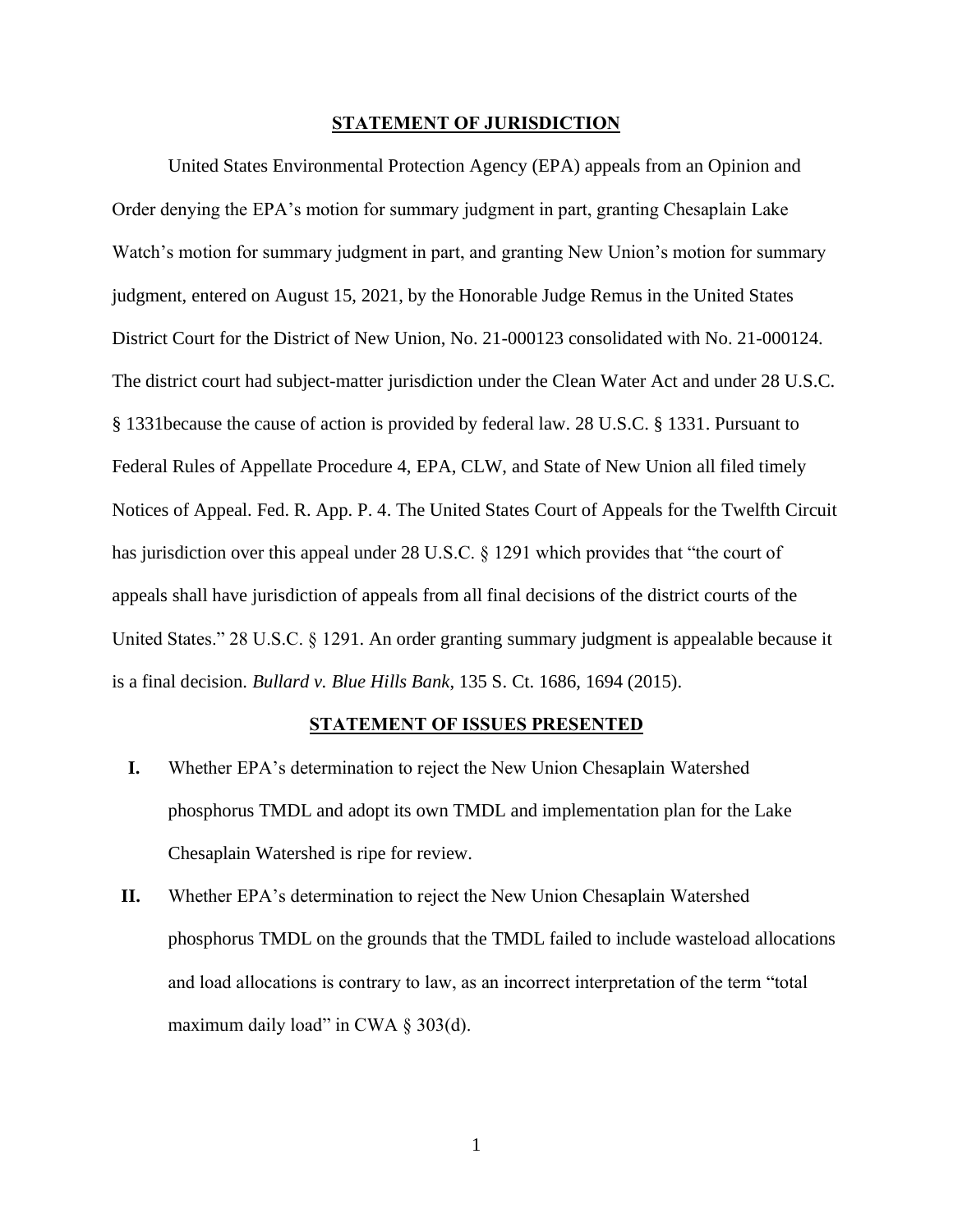- **III.** Whether EPA's adoption of a TMDL for the Lake Chesaplain Watershed consisting of an annual pollution loading reduction to be phased in over five years violates the CWA § 303(d) requirements for a valid TMDL.
- **IV.** Whether EPA's adoption of a credit for anticipated BMP pollution reductions to reduce the stringency of wasteload allocations for point sources for implementations of the Lake Chesaplain TMDL was arbitrary and capricious or an abuse of discretion due to the lack of assurance of BMP implementation.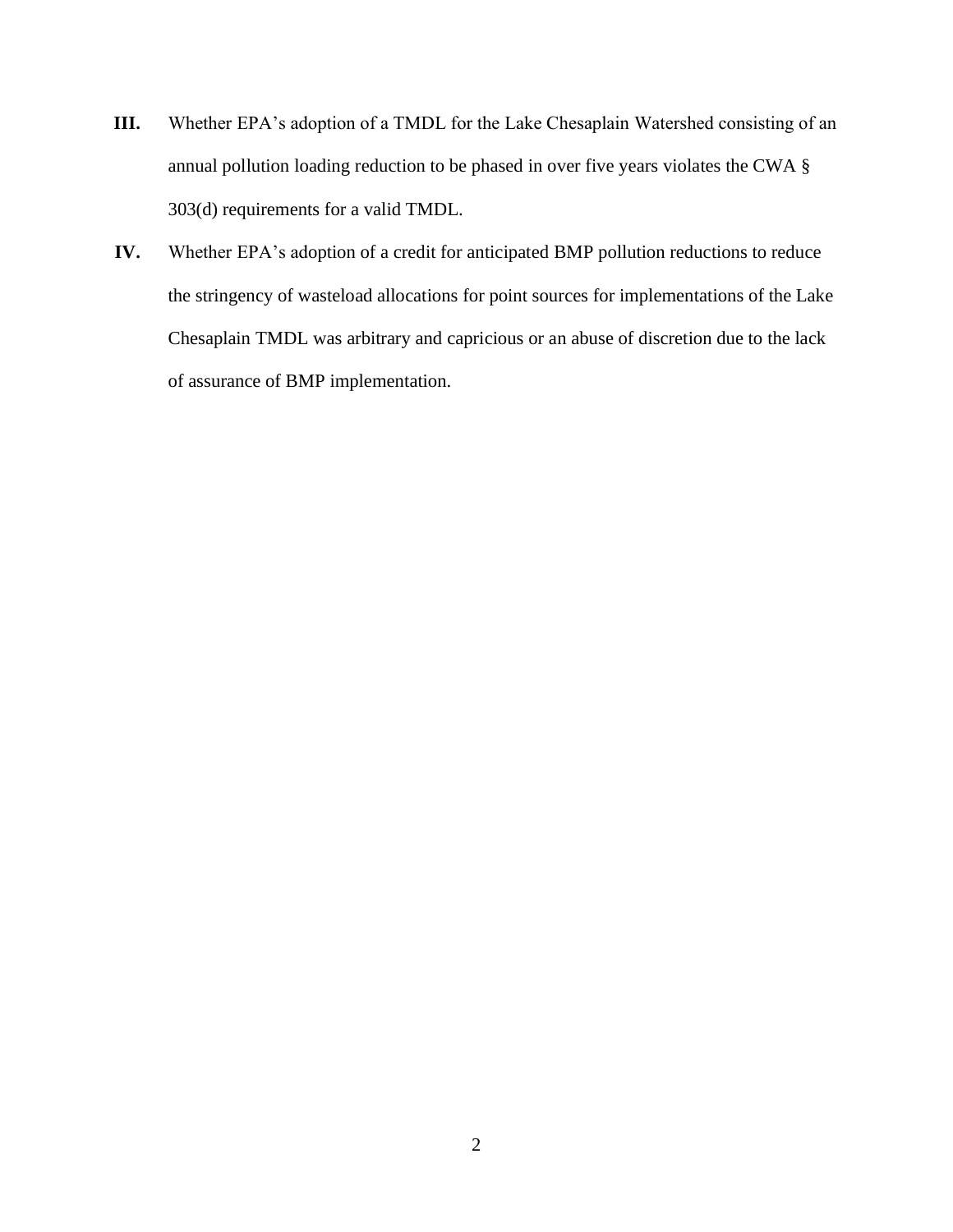#### **STATEMENT OF THE CASE**

## **A. Facts of the Case**

### *The Lake*

Prior to the 1990s, Lake Chesaplain was once a thriving natural ecosystem that supported recreational activities and eco-tourism for the state of New Union. R. 7. A state and national park border the lake's west side and agricultural land and lakefront communities border the east side. R. 7. In the 1990's a number of developments took place: lakeside construction, hog farms, a slaughterhouse, and a sewage treatment plant threatened the water quality of Lake Chesaplain. R. 7. As a result of these developments, Lake Chesaplain's water quality visibly declined. R. 7. The lake experienced reduced water clarity, algae blooms, offensive odors, decline of fish productivity. R. 7. Furthermore, the lake is no longer safe for swimming. R. 7. In addition, property values for the surrounding vacation homes have declined, leading to a decrease in tourism revenues. R. 7.

### *The Clean Water Act*

The Clean Water Act (CWA) provides a comprehensive regulatory system of permitting point source discharge pollutants. R. 5. The act was intended to protect the nation's water quality through a system of "cooperative federalism" where the EPA sets a national standard and states implement that standard, or a more stringent one, through their own regulatory programs. R. 5; *See* Clean Water Act § 402(b), 33 U.S.C. § 1342(b). The Act requires states establish water quality standards (WQS) and gives the EPA authority to approve or disapprove of the state's WQS. R. 5. If a state fails to administer WQS in compliance with the CWA, the EPA will implement their own regulations. R. 5.

Water Quality standards consist of designated uses for each waterbody and may take the form of numerical limits on pollutants and or "narrative standards'' enumerating the desired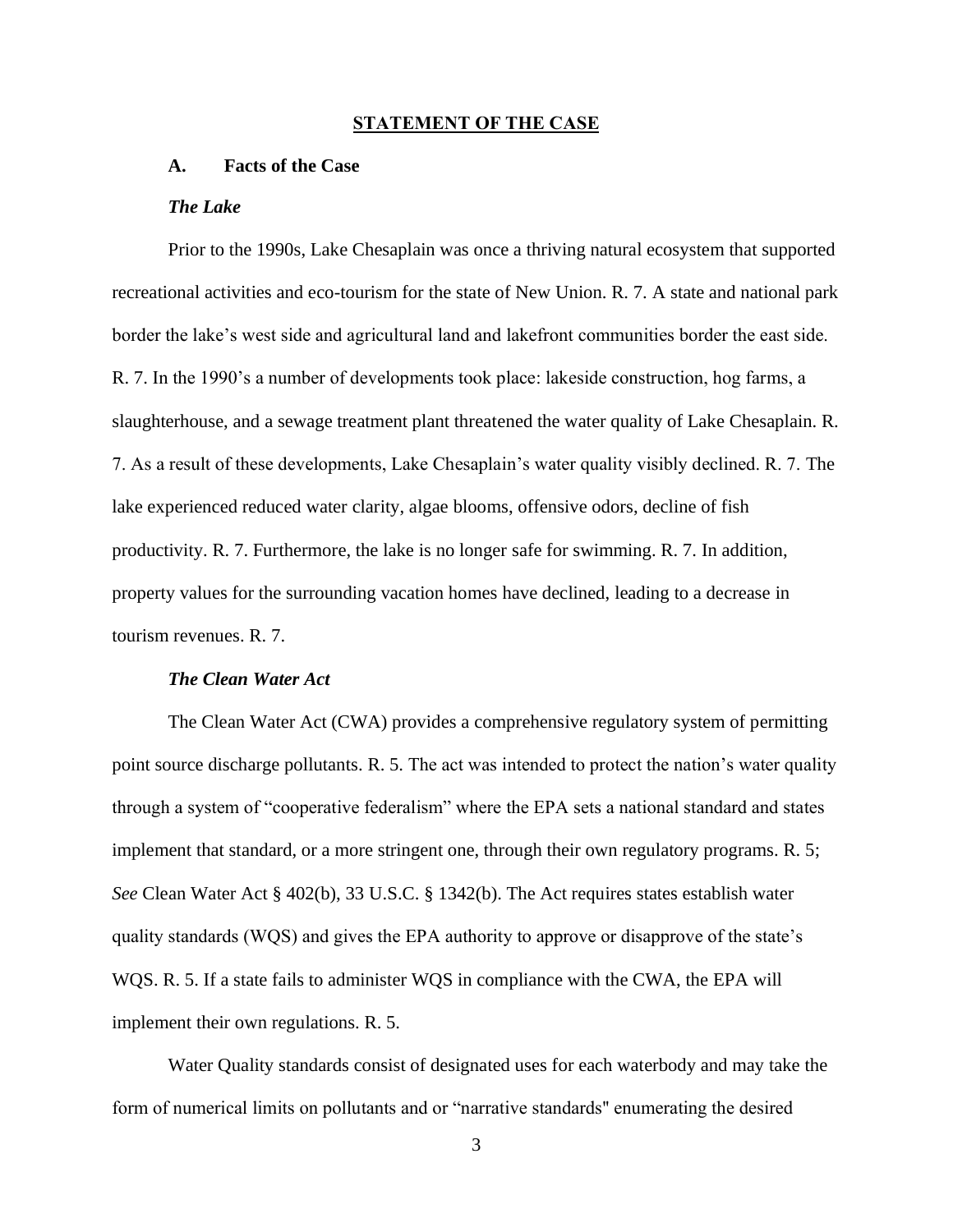aesthetic qualities. The state must revise water quality standards no less than every three years; however, once a state has established a WQS for a water body, it must assess that water body every two years. R. 6. When a state finds that water body is below the set WQS, "impaired", CWA § 303(d), the state must submit a TMDL that not only identifies maximum daily levels of pollutants allowed in the water body, but also allocate the level of loading among CWA permitted point sources while taking into account the non-permitted point sources and natural background sources. R. 6. A state must decide which polluters must reduce their discharge beyond existing permits and by how much.

### *Lake Chesaplain TMDL and Water Quality Standards Regulatory Actions*

In compliance with the New Union WQS, the State classified the Lake as Class AA, a classification reserved for water bodies requiring the highest level of protection in the state. R. 8. The state created a Lake Chesaplain Study Commission in 2008 which found that the lake was suffering from eutrophication, reduced dissolved oxygen and water clarity, and the algae growth was resulting in a noxious odor. R. 8. The cause of the algae growth was high levels of nutrient phosphorus. R. 8. The commission determined that phosphorus levels of 0.014 mg/l would be the minimum standard to support a healthy ecosystem. R. 8. They found that the lake held between 0.02 mg/l to 0.34 mg/l of phosphorus making the lake's water body impaired. R. 8.

In the next triennial WQS review, the New Union Division of Fisheries and Environmental Control (DOFEC) adopted a water quality standard of 0.014 mg/l. R. 8. Since Lake Chesaplain violated this standard in addition to the water quality criteria for dissolved oxygen, odors, and water quality, DOFEC included Lake Chesaplain on its impaired waters list and submitted it to the EPA in 2014. R. 8. Although DOFEC failed to propose a TMDL for Lake Chesaplain in its list of impaired waters, the EPA did not object to the State's submission.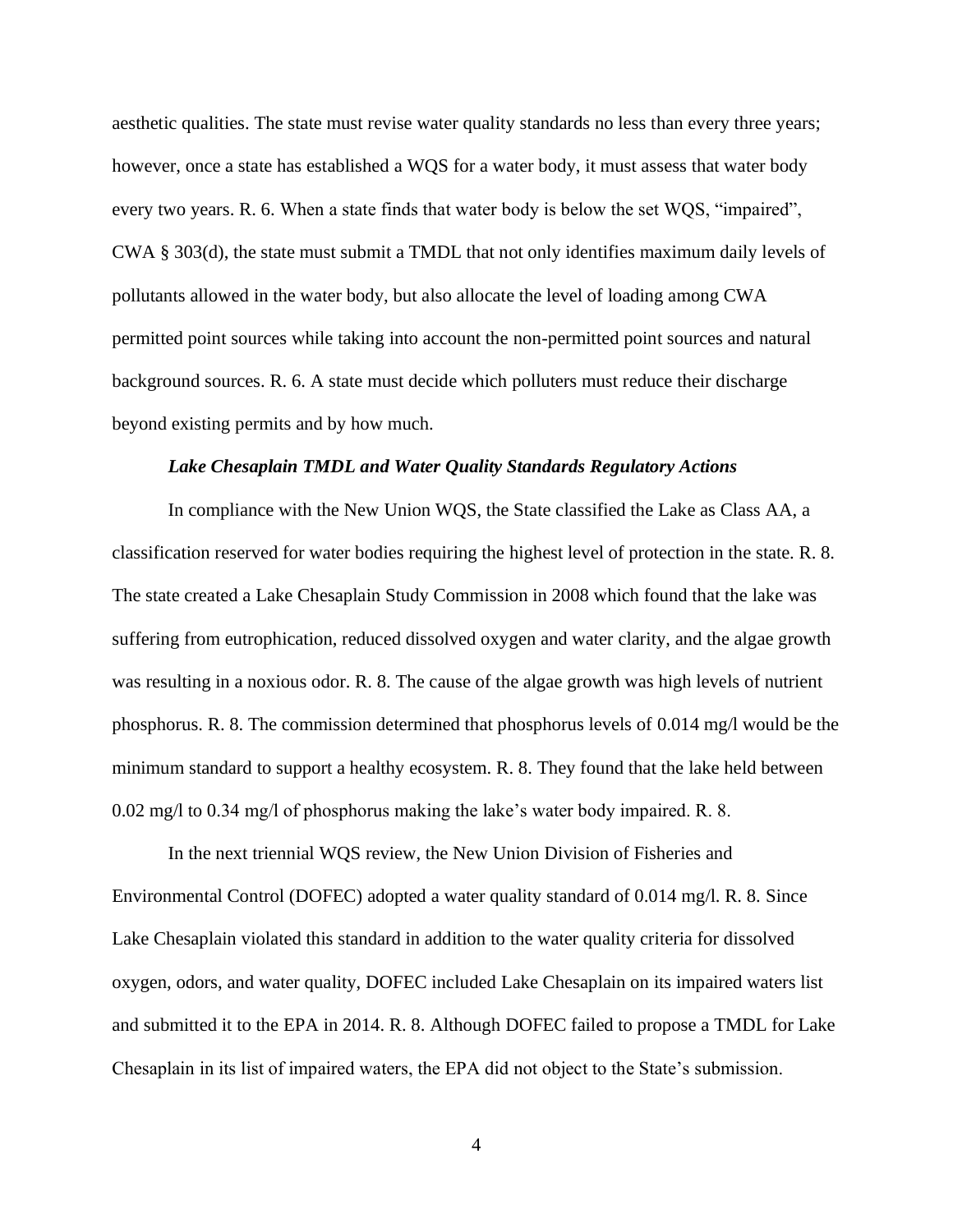In 2015, Plaintiff CLW notified both New Union and the EPA that it would sue if neither established a TMDL for Lake Chesaplain. R. 8. As a result, DOFEC issued a supplemental report calculating that in order to reach 0.014 mg/l of phosphorus, the maximum loading could not exceed 120 metric tons (mt) annually. The existing loading calculated between the point sources, sewerage treatment plant and slaughterhouse, and the nonpoint sources, the manure from concentrated animal feeding operations (CAFO's), agricultural sources, and private septic tanks, totaled 180 metric tons with the non-point sources producing the most phosphorus input. The 2016 report found that neither point sources had any permitting limit for phosphorus discharge into the lake.

In October 2017, DOFEC proposed to implement the TMDL for Lake Chesaplain through an equal phased reduction in phosphorus discharges by both point and nonpoint sources. R. 9. The TMDL proposed the reduction to be phased over a five-year period: "a 7 % reduction from the 180 mt baseline in the first year, a 14% reduction from the baseline in the second year, a 21% reduction from the baseline in the third year, a 28% reduction from the baseline in the fourth year, and a 35% reduction from the baseline by the fifth year." R. 9. The TMDL proposed that the point source reductions would be achieved through permit limits, while the nonpoint source reductions would be achieved through BMP programs. R. 9.

Regarding the nonpoint sources, the BMPs for agricultural sources included "modified feeds for animal production facilities,…physical and chemical treatment of manure streams, and restrictions on manure spreading at times when soil is frozen or saturated." R. 9. BMPs for private septic systems included "increased septic tank inspection and pumping stations." R. 9.

Several affected parties objected to DOFEC's proposed TMDL to require equal reduction among point and nonpoint sources. R. 9. Residential lakefront homeowners objected to the septic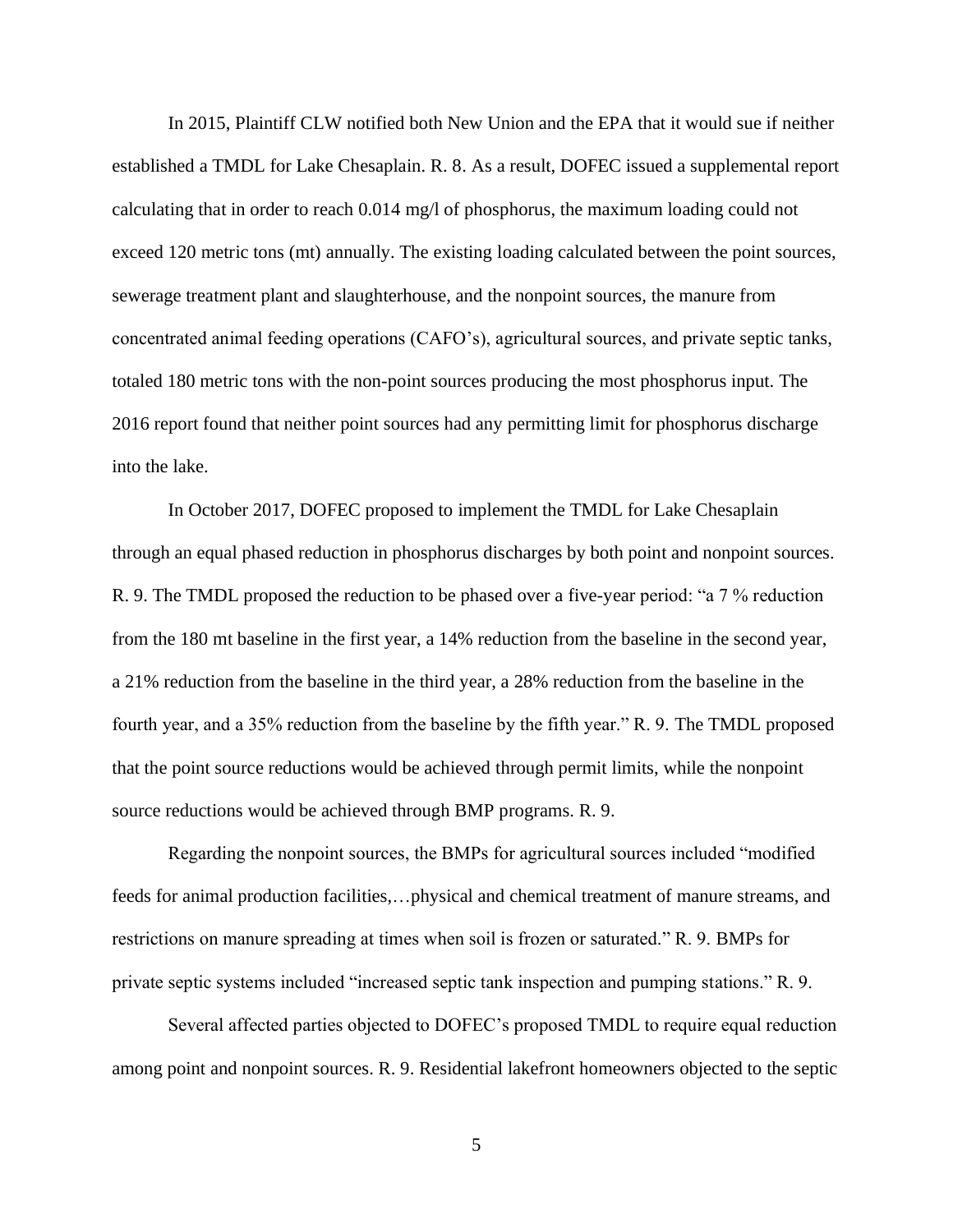tank maintenance requirements, arguing it would be too expensive. R. 9. The slaughterhouse and Chesaplain Mills objected and argued that the proposed plan to reduce discharges by 35% would require expensive phosphorus treatment systems. R. 9. Chesaplain Lake watch objected to taking credit for the proposed BMPs arguing the BMPs would be insufficient to achieve a 35% reduction in nonpoint phosphorus inputs and because the state lacked the statutory authority to enforce BMPs. R. 10.

The EPA rejected the proposed TMDL that consisted of only the 120 mt annual maximum and did not include any wasteload allocations or load allocations. R. 10. The EPA adopted the original DOFEC proposal requiring a 35% reduction of annual phosphorus discharge by both point and nonpoint sources by limiting permits for point sources and best management practices for non-point sources. The two point source facilities have requested hearings due to the cost of compliance and the state has failed to take any steps to enforce the BMPs for the non point sources. The state has failed to modify the point sources state issue permits to reflect a reduction in phosphorus as outlined in the CWIP.

Furthermore, the slaughterhouse's NPDES permit expired in November 2018. R. 10. Similarly, Chesaplain Mill sewage treatment plant's NPDES permit expired in February 2019. R. 10. Both plants remain in operation due to an administratively approved permit renewal. R. 10. Consequently, neither plants are subject to any phosphorus discharge limitations. R. 10. The State of New Union has not taken any steps to require phosphorus reduction BMPs by nonpoint sources. R. 10. In addition, the state-issued permits for the hog CAFOs have not been modified to include a phosphorus reduction plan. R. 10. As a result, Lake Chesaplain waters do not comply with water quality standards. R. 10. The ecosystem continues to suffer from toxic volumes of phosphorus input from both the point and nonpoint sources. R. 5.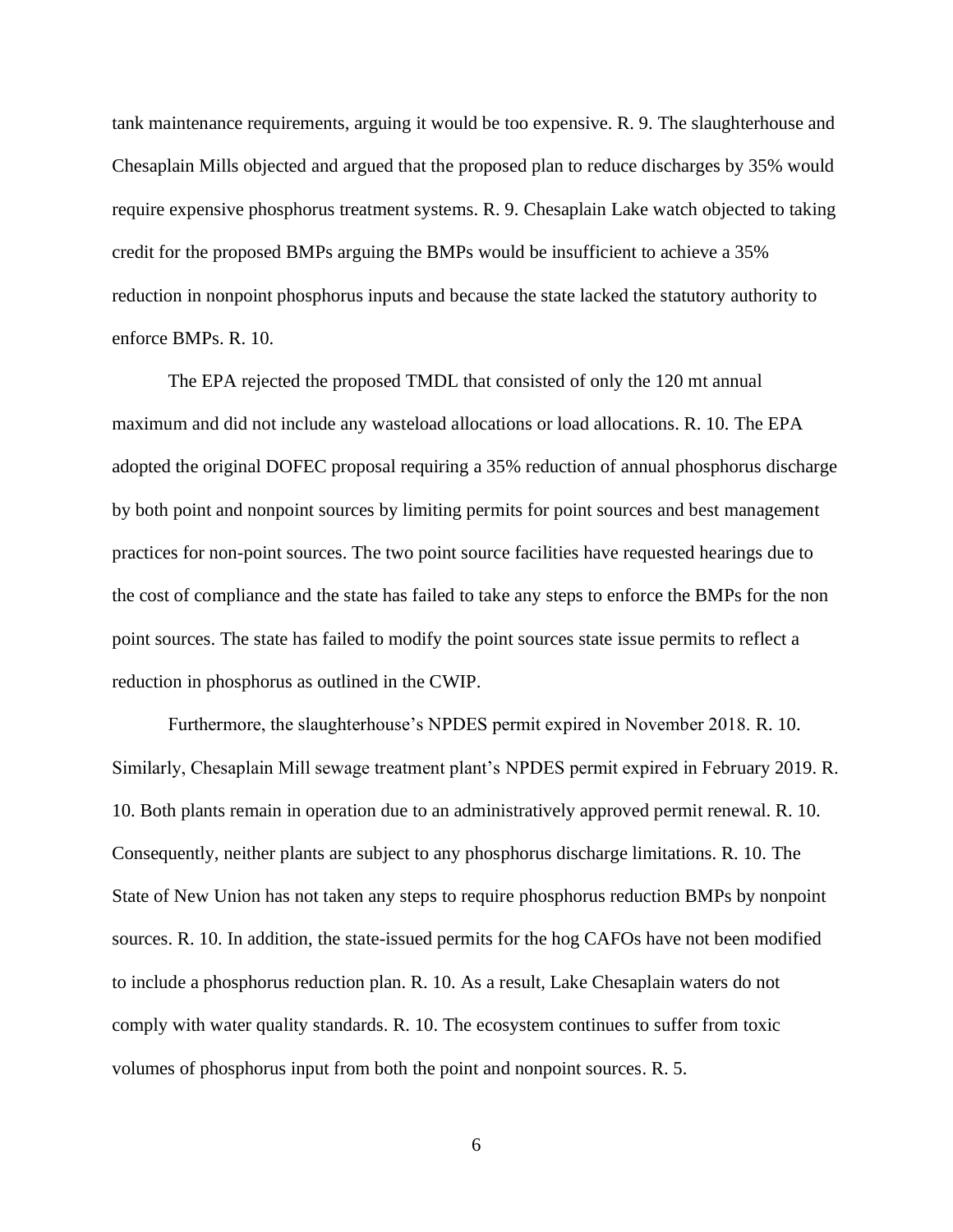### **B. Procedural History**

This appeal is from an order of the United States District Court for the District of New Union, issued on August 15, 2021. On January 14, 2020, Plaintiff New Union filed action No. 66-CV-2020, seeking a declaration that EPA's rejection of its proposed TMDL and the regulations governing TMDL submissions are invalid. R. 5, 10. On February 16, 2020, Plaintiff Chesaplain Lake Watch filed action No. 73-CV-2020, seeking a declaration that the substantive provisions of the EPA-proposed TMDL are insufficiently protective and subject to being vacated under the APA as contrary to law, arbitrary, and capricious. R. 5, 10.

On March 22, 2020, the district court granted unopposed motions to consolidate the two actions. R. 10. On July 1, 2020, the EPA filed the administrative record with the district court. R. 10. Parties filed cross-motions for summary judgment. R. 5. On hearing, the district court denied the EPA's motion for summary judgment in part, granted Chesaplain Lake Watch's motion for summary judgment in part, and granted New Union's motion for summary judgment. R. 5.

Thus, the district court vacated the EPA's determination to reject New Union's proposed phosphorus TMDL for the Lake Chesaplain watershed and substitute its own TMDL. R. 5. Following the issuance of the United States District Court for the District of New Union, Chesaplain Lake Watch, the State of New Union, and the United States Environmental Protection Agency each filed a timely Notice of Appeal. R. 2.

#### **SUMMARY OF THE ARGUMENT**

I. The district court's ripeness determination was incorrect because (1) the facts of the case are not sufficiently developed to be considered fit for judicial review and (2) the plaintiffs would not incur a substantial hardship by complying with the EPA's "total maximum daily load" TMDL and Chesaplain Watershed Implementation Plan (CWIP). Although the fitness inquiry of ripeness is straightforward, the hardship inquiry requires a determination of whether compliance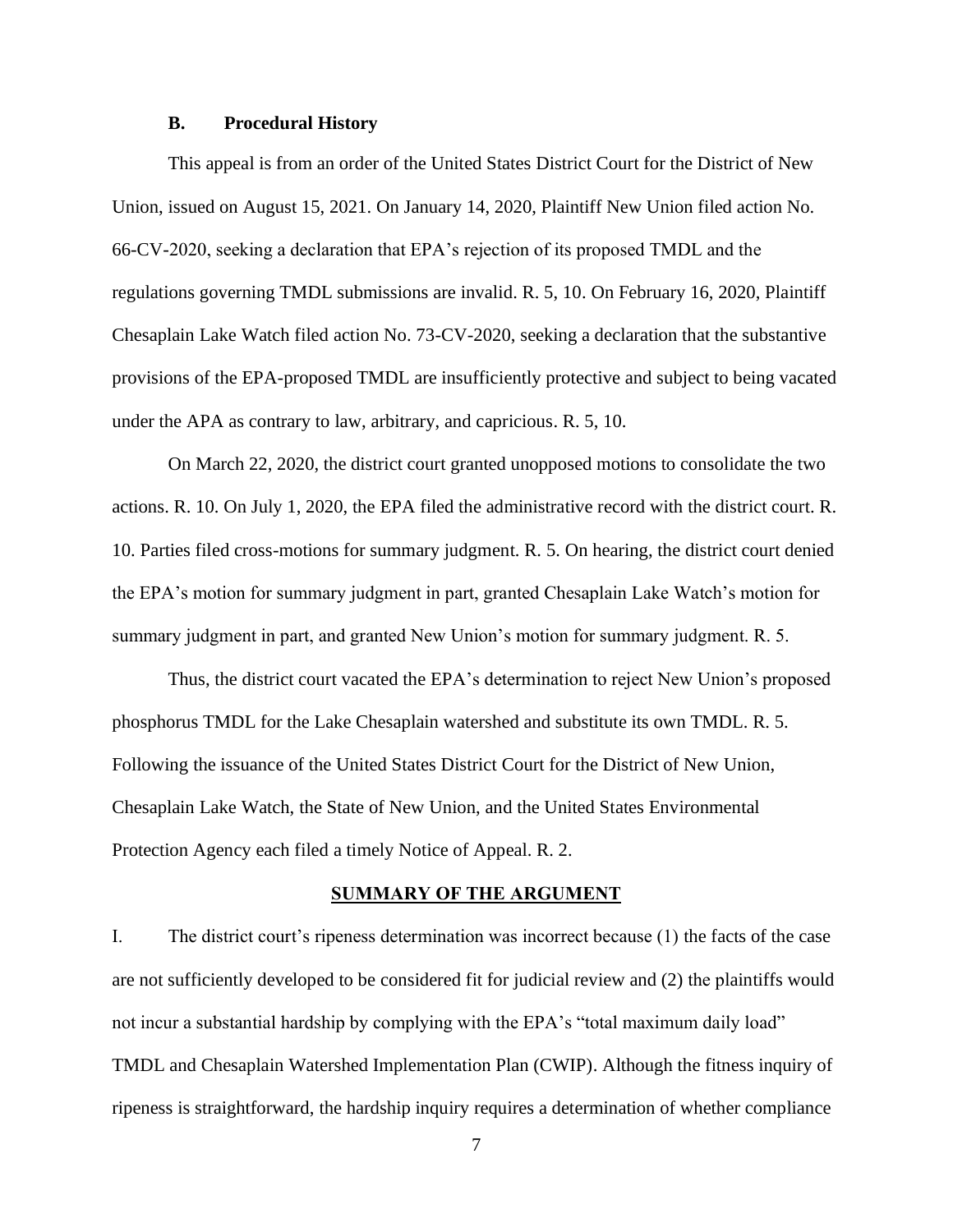will incur substantial costs to the parties, whether the agency's action was not "final" and whether the action will have a direct and immediate effect on their primary day-to-day conduct of the parties.

In the present case, CLW and New Union have not demonstrated that they face substantial hardship due to any economic costs. Although administrative hearings were held to discuss the cost of compliance with the EPA's TMDL and implementation plan, the plaintiffs in this case will not bear any significant economic costs that are particularly unique to them. Additionally, the plaintiffs were given five years to reach the first compliance point which is ample time for them to prepare. Lastly, New Union has taken no steps to modify or reduce any phosphorus standards since the EPA adopted the TMDL and implementation plan; and they continue to violate water quality standards. Thus, neither CLW nor New Union will face substantial economic costs or adverse future events because of the EPA's TMDL and implementation. The adverse future events and economic costs of not implementing the EPA's TMDL far outweigh the cost of implementation.

Since the plaintiffs are unable to prove that they face any substantial economic costs or adverse future events because of the EPA's TMDL and implementation plan, they are unlikely to prove the hardship element required for the ripeness inquiry. For the above reasons, this Court should reverse the district court's decision granting judicial review in favor of the EPA based on the ripeness of the case.

The district court was incorrect in granting summary judgment in favor of New Union, rejecting the Lake Chesaplain TMDL, and vacating the EPA's definition of the "total maximum daily load" found in 40 C.F.R. § 130.2(i). Although the Chesaplain Lake Watch (CLW) argues that the language of a statute is vague or ambiguous, this Court should apply the Supreme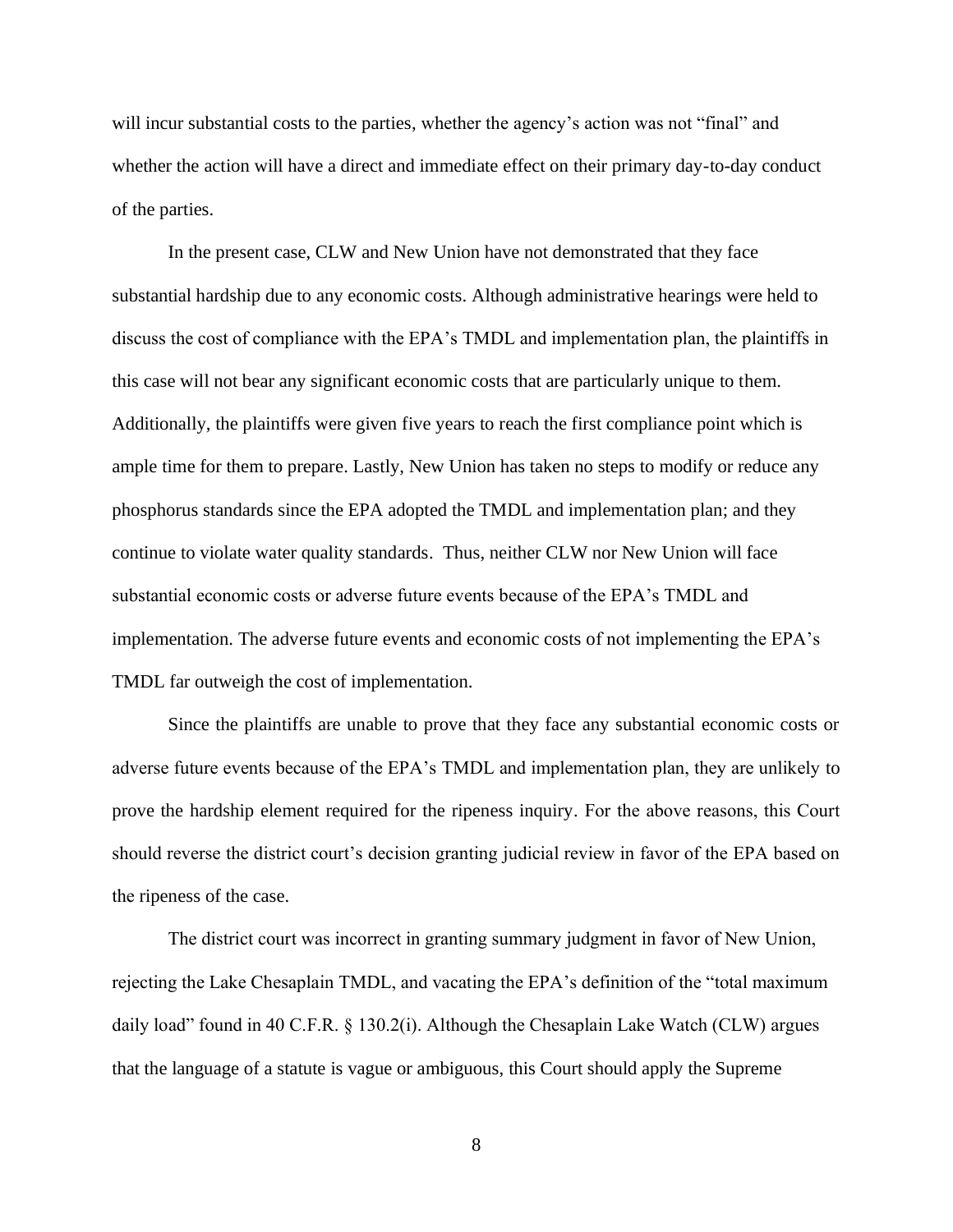Court's *Chevron* Test standard to assess the validity of an agency's statutory interpretation. Additionally, the court must determine whether Congress has spoken directly to the interpretation in question based on the statutory language, legislative history, and structure. Finally, both the EPA and CLW argue that this interpretation is correct; only New Union is arguing that it is not. Therefore, the EPA's TMDL which requires WLAs and LAs does not contradict the plain meaning and intent of Congress in enacting CWA § 303(d) and the regulation of 40 C.F.R. § 130.2(i) is not contrary to law under *Chevron*. For the reasons discussed above, this Court should reverse its decision to vacate the EPA's definition of the "total maximum daily load" in CWA § 303(d).

This Court should reverse the district court's decision to grant summary judgment in favor of appellee Chesaplain Lake Watch since the EPA adopted a TMDL that satisfied the requirements of CWA § 303(d). The EPA's adoption of a TMDL for the Lake Chesaplain Watershed that consisted of an annual pollution loading reduction to be phased over a five-year period conforms with the CWA § 303(d) requirements for a valid TMDL. Additionally, the EPA's adoption of a TMDL is supported by the *Chevron* analysis which gives considerable deference to the administrative agency's interpretations. Since great deference should be granted to administrative agencies, this Court should also extend great deference to the EPA for its decision to approve a TMDL that was phased as an annual reduction. Furthermore, the EPA was not arbitrary or capricious in approving such a TMDL as the annual reduction plan is designed to lead to acceptable phosphorus levels. Lastly, the district court erred in holding that a phased percentage reduction TMDL violates the CWA § 303(d) requirements because a phased approach may be necessary where nonpoint source controls are involved. The *Chevron* analysis also demonstrates how the phased reduction TMDL satisfies the CWA § 303(d) requirements.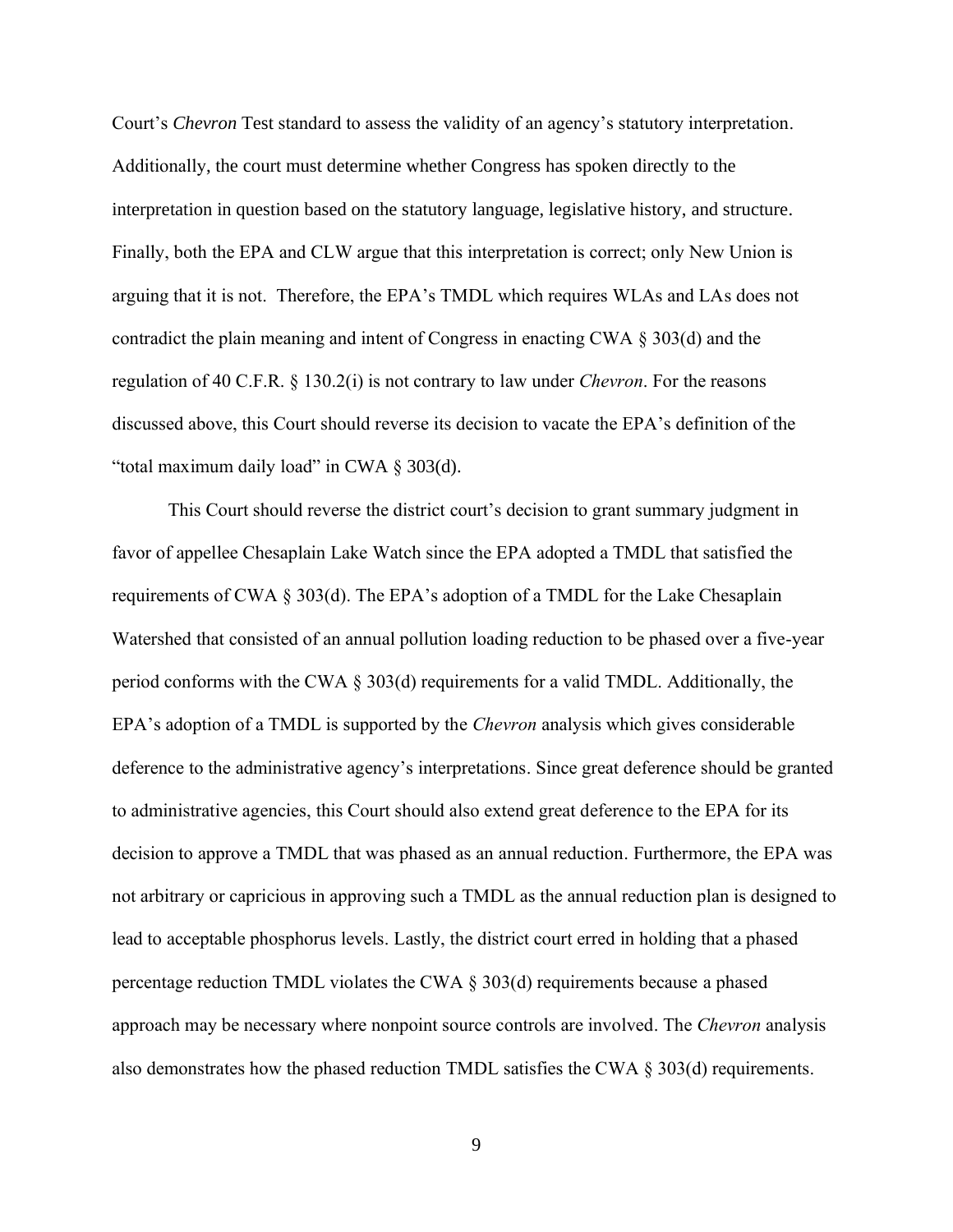Thus, the EPA-approved TMDL that includes a phased reduction plan over a five-year period conforms with the CWA requirements for a valid TMDL. Therefore, this Court should reverse its decision to grant summary judgment in favor of CLW on its challenge to the validity of a phased annual TMDL.

The district court was correct in denying CLW's motion for summary judgment because the EPA's adoption of a credit for anticipated BMP pollution reductions to reduce the stringency of waste-load allocations for implementation of Lake Chesaplain TMDL was not arbitrary or capricious or an abuse of discretion. The EPA allows a credit against the maximum daily load for loading reductions achieved through "Best Management Practices," ("BMPs"). 40 C.F.R. § 130.2(e). In this case, the EPA's adoption of proposed BMPs was permissible because the credit for anticipated BMP pollution reductions. Furthermore, neither the facts nor the Plaintiffs suggest that the EPA violated any necessary procedural requirements. For the foregoing reasons, the EPA-approved TMDL that adopted a credit for certain proposed BMPs was not arbitrary or capricious or an abuse of discretion.

#### **ARGUMENT**

**I. The district court erred in its decision granting judicial review based on ripeness challenges regarding the Environmental Protection Agency's adoption of its own TMDL and implementation plan because the plaintiffs cannot demonstrate the requisite fitness and substantial hardship elements of their claim.**

Ripeness is a constitutional doctrine which requires that all necessary administrative actions that have a concrete effect on an agency be taken before a dispute may be subject to judicial intervention. *See Abbott Laboratories v. Gardner*, 387 U.S. 136, 148-49 (1967). According to the Supreme Court, a ripeness determination requires judicial evaluation of the fitness of the issues for judicial review and whether possible prejudice exists to the parties pending further agency implementation action. *Id.* at 149. The fitness element of the ripeness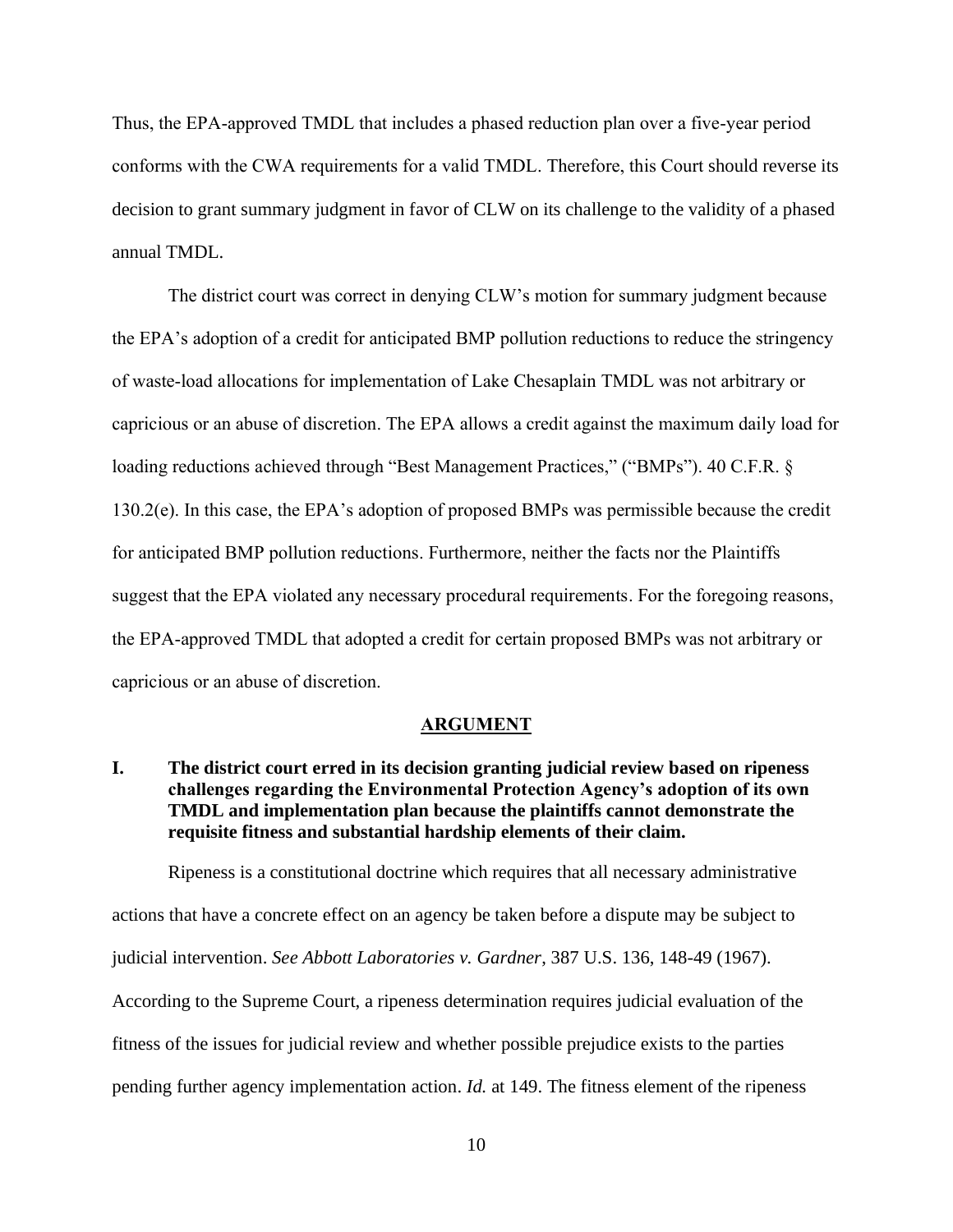inquiry rests on whether a case would benefit from further factual development. *Kennett v. EPA*, 887 F. 3d 424, 433 (8th Cir. 2018). The other factor looks at whether the parties suffered harm, both financially and as the result of uncertainty-induced behavior modification in the absence of judicial review. *Id*. To properly evaluate the above factors, the court must consider (1) whether delayed review would cause impending injury or hardship to the plaintiffs; (2) whether judicial intervention would inappropriately interfere with further administrative actions, and (3) whether the courts would benefit from further factual development of the issues presented. *Food and Water Watch*, F. Supp. 3d 62, 80 (D.D.C. 2013) (quoting *Ohio Forestry Ass'n Inc. v. Sierra Club,* 523 U.S. 726 (1998)).

If a court finds that a claim is ripe, the court should balance the factors above and allow for judicial review. *See Id*. However, if the plaintiff is unable to prove that any of the elements of the ripeness inquiry exist, then the claim is not ripe for judicial review. *See Id*. Claims that lack ripeness are subject to dismissal for lack of subject matter jurisdiction. *City of Arcadia v. EPA*, 265 F. Supp. 2d 1142, 1142 (N.D. Cal. 2003).

The evidence in the record demonstrates that this case is not ripe for judicial review because the plaintiffs failed to show that the EPA's rejection of New Union's TMDL and the adoption of its own TMDL and the Chesaplain Watershed Implementation Plan (CWIP) did not cause them substantial hardship to the parties. The EPA's mere adoption of its own Lake Chesaplain TMDL and implementation plan does not cause the plaintiffs economic hardship and does not force them to make decisions under a cloud of uncertainty because the EPA's actions do not have a direct and immediate effect on the plaintiffs. Furthermore, since the EPA's actions are not "final", further factual development is necessary in order for this case to be considered ripe,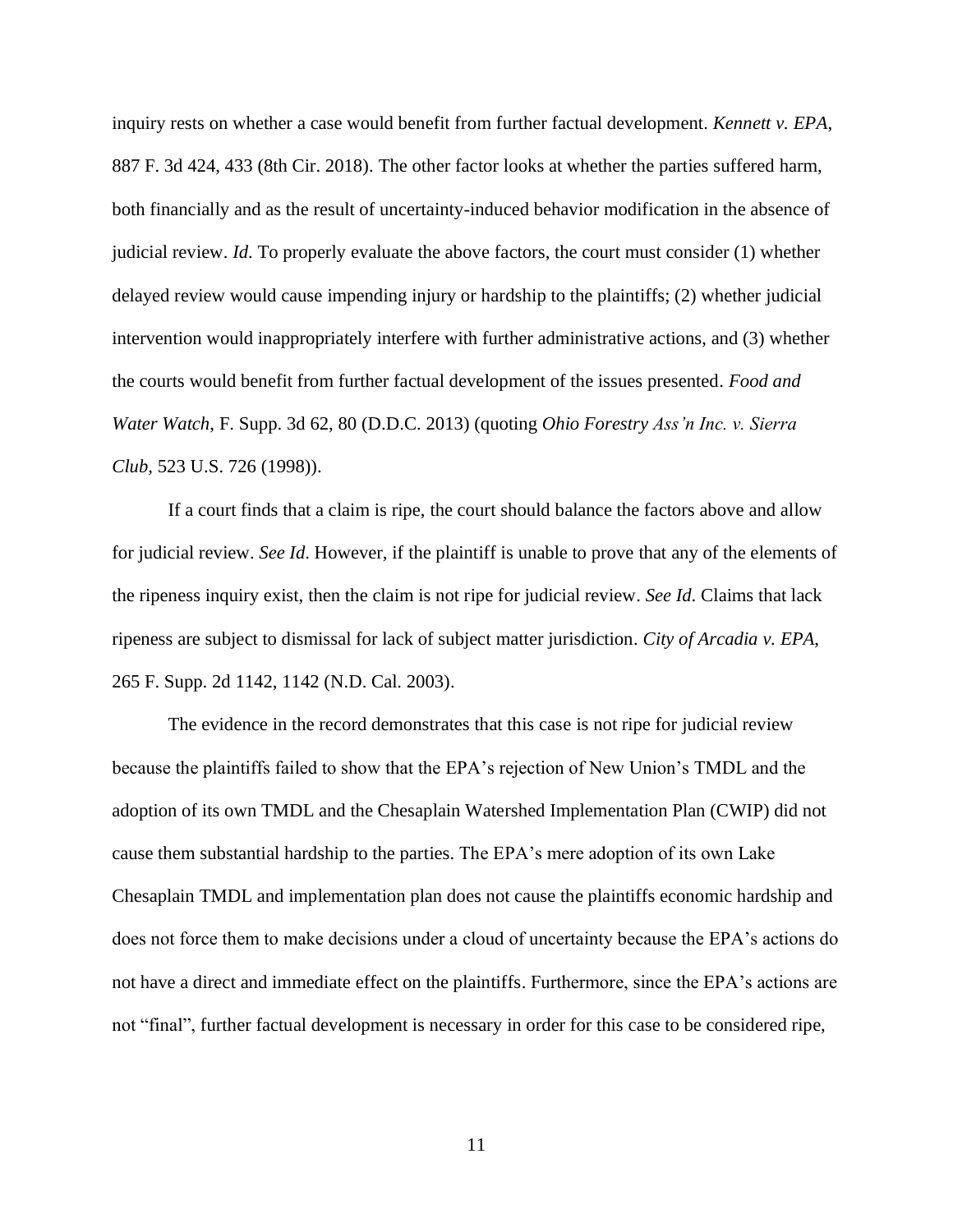which lacks in the matter herein. Therefore, this Court should reverse the district court's decision granting judicial review in favor of the plaintiffs based on ripeness of the case.

**A. Plaintiffs would not incur a substantial hardship by complying with the EPA's TMDL and CWIP because compliance will not incur substantial costs; the agency's action was not "final"; and the action will not have a direct and immediate effect on their primary day-to-day conduct.**

A hardship occurs when a petitioner is forced to make the choice between incurring substantial costs to comply with allegedly unlawful agency regulations and risking serious penalties for non-compliance. *Abbott Laboratories*, 387 U.S. at 152; *Food and Water Watch*, F. Supp. 3d at 80 (quoting *Nat. Res. Def. Council, Inc. v. E.P.A.,* 859 F.2d 156, 166 (D.D.C. 1988). The challenged administrative action must have a direct and immediate effect on the primary conduct of the petitioner. *Nat. Res. Def. Council, Inc.*, 859 F.2d at 166. A petitioner cannot show hardship by merely demonstrating a speculative or future harm. *Id*. Furthermore, the hardship inquiry neither considers the possibility that the plaintiff must make capital budgeting decisions under a cloud of uncertainty, nor the fact that the plaintiff agency may incur future expense in challenging the regulations in a later permit or enforcement proceeding. *Id.*; *Food and Water Watch*, F. Supp. 3d at 80.

> 1. Plaintiffs cannot demonstrate that they will incur substantial economic and non-economics costs by complying with the EPA's TMDL and CWIP.

In *City of Arcadia v. EPA*, the plaintiffs claimed to bear significant economic costs in complying with the EPA's trash TMDLs and implementation plan. *City of Arcadia*, 265 F. Supp. 2d at 1157. Furthermore, the plaintiffs also claimed to bear adverse direct events or conditions because of the EPA's TMDL. *Id*. There, the court held that the EPA's action was not ripe for review because the agency's action would only cause minimal hardship to the parties due to cost. *Id.* at 1156. The court reasoned that even if compliance with the EPA's TMDL and CWIP resulted in some economic costs, the three-year compliance point gave them ample time to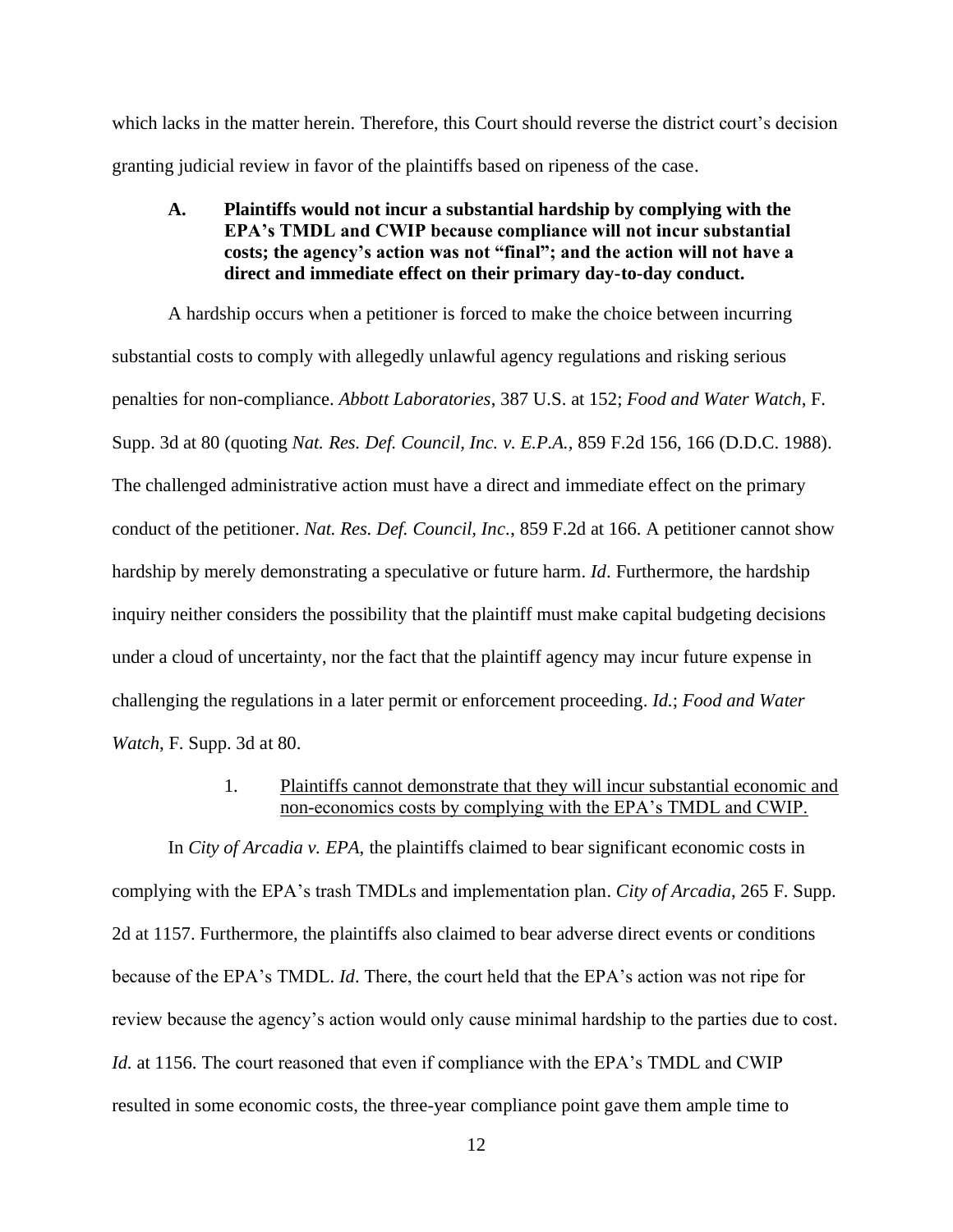budget and prepare for proper implementation. *Id.* at 1157. Additionally, the plaintiffs could not point to a single future adverse event or condition that was fairly certain to happen because of the EPA's trash TMDL. *Id*. Furthermore, the EPA's adoption of the TMDLs and guidelines did not impose any obligations on plaintiffs and were subject to revision before any obligations were imposed. *Id*.

In the present case, the plaintiffs have not demonstrated that they face substantial hardship due to any economic costs. Although administrative hearings were held to discuss the cost of compliance with the EPA's TMDL and implementation plan, R. 10., like the City of Arcadia, who also claimed to bear economic costs in complying with the TMDLs, the plaintiffs in this case do not bear any significant economic costs that are particularly unique to them. *City of Arcadia*, 265 F. Supp. 2d at 1157. Additionally, New Union was given five years to reach the first compliance point which is ample time. R. 11. Lastly, New Union has taken no steps to modify or reduce any phosphorus standards since the EPA adopted the TMDL and implementation plan, and the plaintiffs continue to violate water quality standards. R. 10. Thus, New Union will not face any substantial economic costs or adverse future events because of the EPAs TMDL and implementation.

Since the plaintiffs are unable to prove that they face any substantial economic costs or adverse future events because of the EPA's TMDL and implementation plan, they are unlikely to prove the hardship element required for the ripeness inquiry.

> 2. The EPA's issuance of its own TMDL and CWIP was not "final" agency action, so the plaintiffs will not suffer harm as the result of uncertaintyinduced behavior modification in the absence of judicial review.

In *Bravos v. Green*, the EPA issued its own TMDL and implementation plan, and the court held that EPA's approval of a TMDL and implementation plan did not constitute final agency action. *Bravos v. Green*, 306 F. Supp. 2d 48, 48 (D.D.C. 2004). Final agency action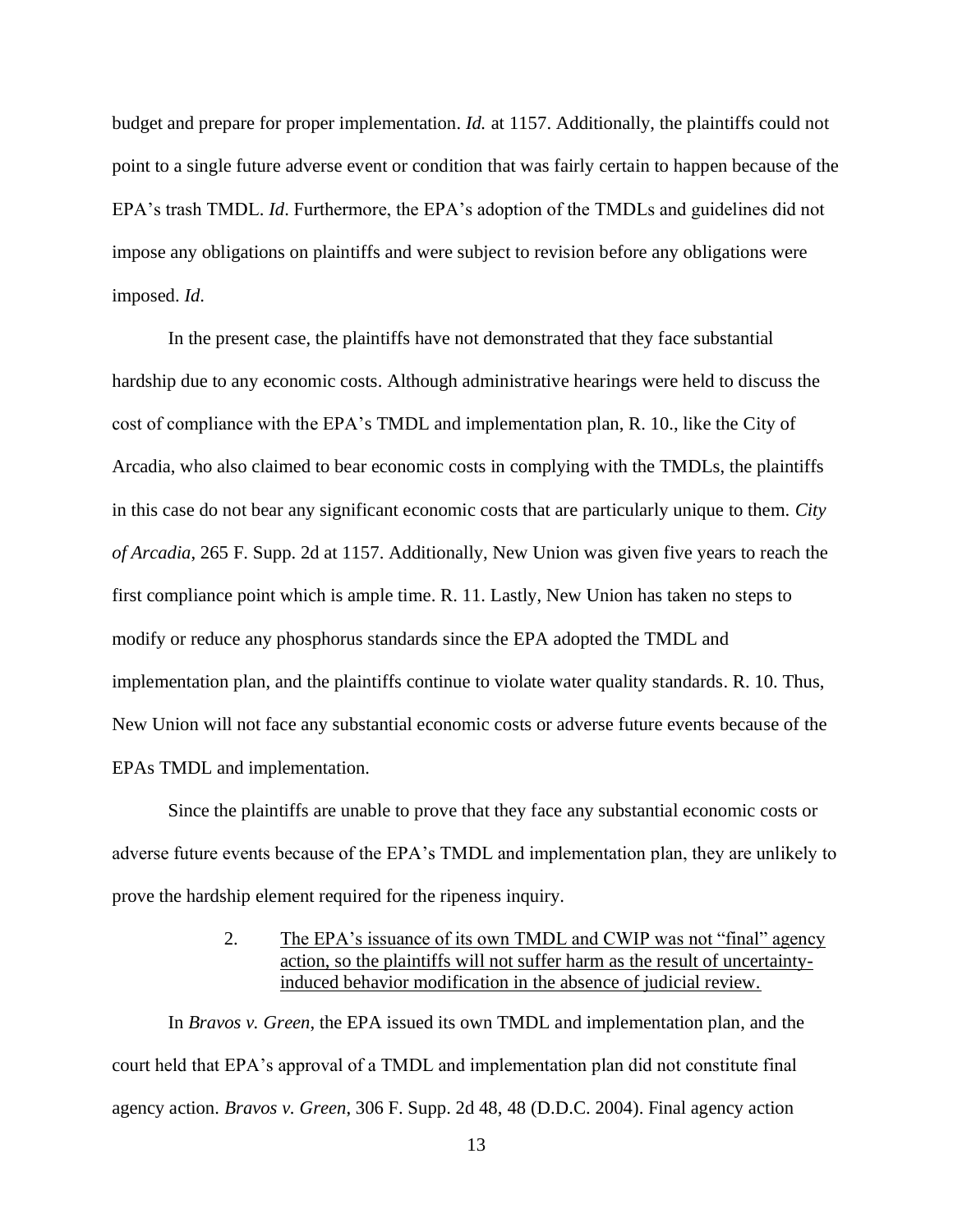means that the agency's position must be definitive and have a direct effect on the day-to-day business of the plaintiffs. *Id.* at 49. The court based its reasoning on the fact that agency action (1) must mark the completion of the agency's decision-making process and not be of a merely tentative or interlocutory nature and (2) must be one by which rights or obligations have been determined; or the action must one from which legal consequences will flow to be considered "final". *Id.* at 81 (*citing Bennett v. Spear*, 520 U.S. 154, 177-78 (1997)). Since final agency action is required for the court to make a review under the Administrative Procedure Act (APA), the court concluded that the EPA's adoption of the TMDL was not ripe for review. *Id.* at 49.

Here, the EPA's implementation plan did not specify whether or how the proposed National Pollutant Discharge Elimination System (NPDES) permits and the best management practices (BMPs) measures would be enforced. R.10. Additionally, the EPA's action will require final implementation by New Union. R. 11. Furthermore, the plants are continuing to operate under expired permits. R. 10. Therefore, the EPA's actions have not had any substantial consequences nor stopped the day-to-day actions of New Union since New Union will ultimately be the one who implements the state issued NPDES permits and BMP measures. R. 11. Thus, these facts suggest that the implementation plan is tentative in nature and without any legal consequences or enforcement.

Because the EPA's current actions are multi-stage in nature, judicial intervention at this point would inappropriately interfere with further administrative actions. Therefore, the Court should not consider them to be final agency action.

# 3. Compliance with the EPA's TMDL and CWIP will not have an immediate and direct effect because the EPA has given New Union ample time to become compliant.

In *Arcadia*, the EPA gave the city three years to reach compliance with the regulations in the TMDL. *City of Arcadia*, 265 F. Supp. 2d at 1157. The court held that the EPA's TMDL and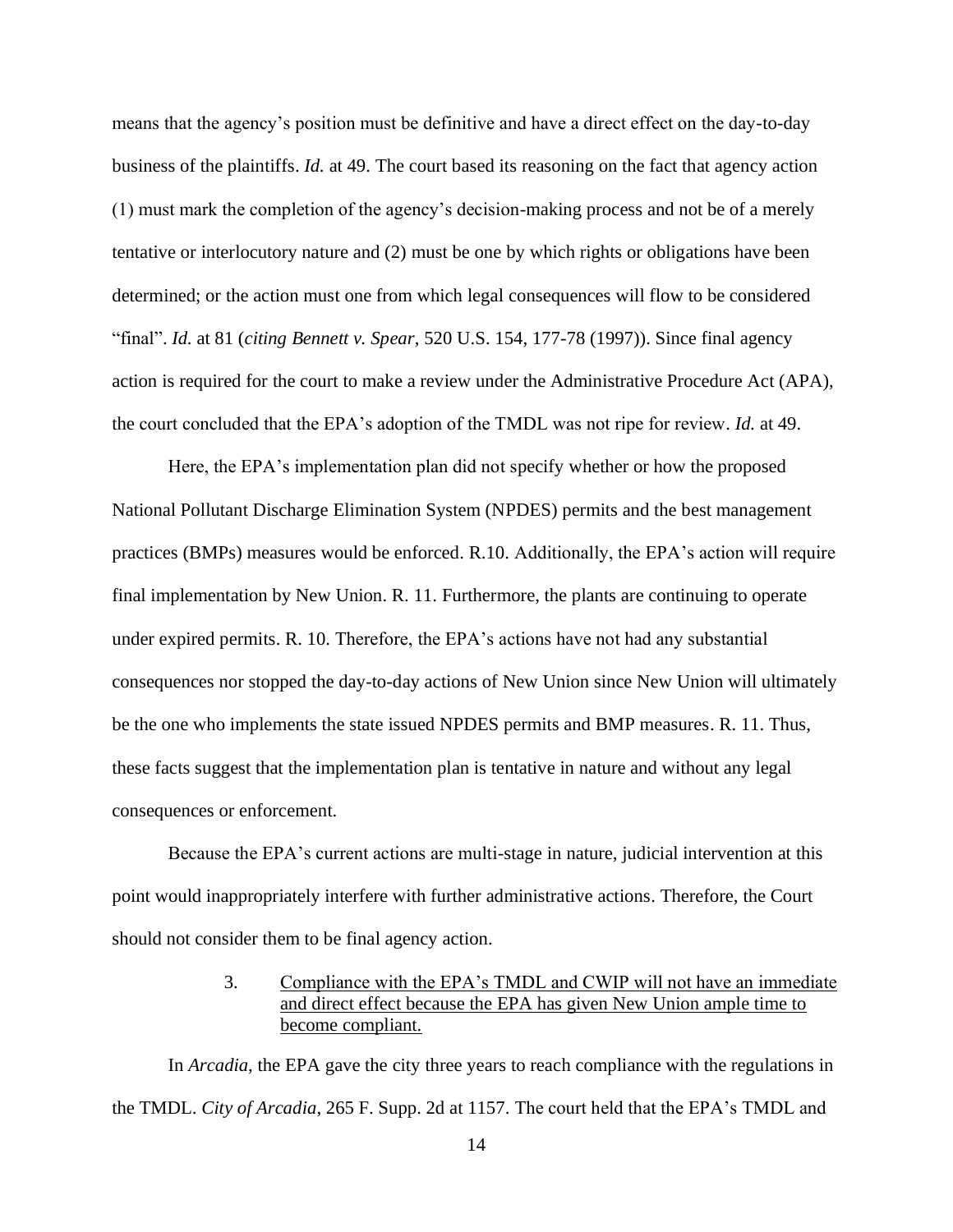implementation plan were merely informational tools that did not prohibit any conduct or require any actions. *Id.* at 1157-59. The court reasoned that the TMDL simply forms the basis for further administrative actions, such as access to federal grant funds. *Id*. Thus, judicial intervention would likely interfere with further administrative actions. *Id*. The court decided it was likely that the compliance dates and compliance points could be altered or abolished altogether because the city had three years before the first compliance point. Therefore, adequate time to file suit existed if and when the harm became imminent and certain. *Id*.

Here, the plaintiffs are unlikely to establish that the EPA's adoption of the implementation plan was final agency action. Like the City of Arcadia, which was given a threeyear timeframe to comply with the EPA's TMDL and implementation plan, New Union was given five years to become compliant with the EPA's TMDL and implementation plan. R. 10*.*  Additionally, the EPA's TMDL and implementation plan only affects New Union's eligibility for federal water quality planning funds, and is not necessarily "final" in nature. R. 11. Therefore, like the court in Arcadia, this Court should conclude that a five-year compliance standard provides plenty of time to make amendments and submit other administrative actions that will be relevant to a later action.

Since the plaintiffs are unable to prove that the EPA's TMDL and implementation plan will have a direct and immediate effect on their conduct or that they will face substantial economic costs, or will suffer direct and adverse future events, this Court should rule that the requisite hardship elements for ripeness inquiry are not met.

## **B. The facts of the plaintiffs' case are not sufficiently developed to be considered fit for judicial review.**

The fitness element of the ripeness inquiry rests on whether a case would benefit from further factual development. *Kennett*, 887 F. 3d at 433 (*citing Iowa League*, 711 F. 3d at 867). If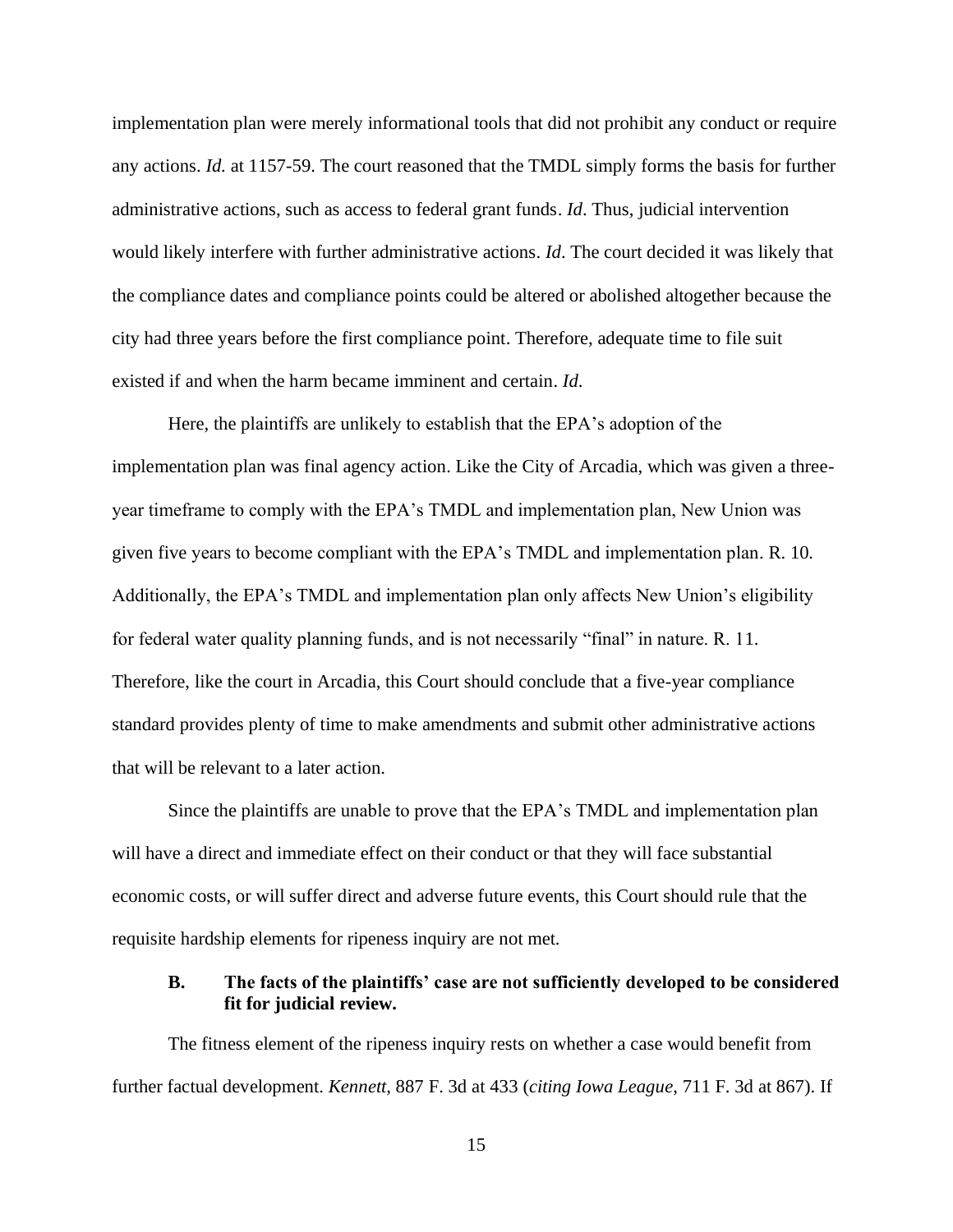the case would benefit from further factual development on the issues, then it will not be considered fit for review. *City of Arcadia*, 265 F. Supp. 2d at 1155-59. Likewise, if the facts of a case have been fully developed, then the case is considered fit for review. *Id*.

In *City of Arcadia*, the existing NPDES permit imposed no obligations on the plaintiff in connection with the state trash TMDLs and implementation plan. *Id.* at 1155. Additionally, the plaintiffs argued that the EPA failed to use the "best science" and failed to carefully consider suggestions on how to structure the TMDL program to be more effective and flexible. *Id.* at 1159. There, the court held that the case would benefit from further factual development on the issues and would not be fit for judicial review. *Id.* at 1155. The court reasoned that since the TMDLs are not self-executing and require issuance of state regulations for implementation, delaying review will enable the court to determine whether the TMDL program could have been structured more efficiently. *Id.* at 1159.

Like *City of Arcadia*, the facts surrounding the obligations imposed by state-issued NPDES permits and whether the EPA's TMDL and CWIP was not consistent with scientific evidence needs to be further elucidated. Therefore, this case would benefit from further factual development to determine its fitness for judicial review.

Ultimately, no evidence exists that the plaintiffs will undergo any undue hardship to comply with the EPA's requirements, that the EPA's replacement of the TMDL with their own was not a final agency action, and that the case would likely benefit from further development of the facts. Thus, the EPA's decision to replace the TMDL guidelines is not ripe for review.

**II. The district court erred when it ruled that the EPA's decision to reject the stateissued definition of total maximum daily load (TMDL) on the grounds that it failed to include waste load allocations and load allocations because it failed to apply the**  *Chevron* **Test properly.**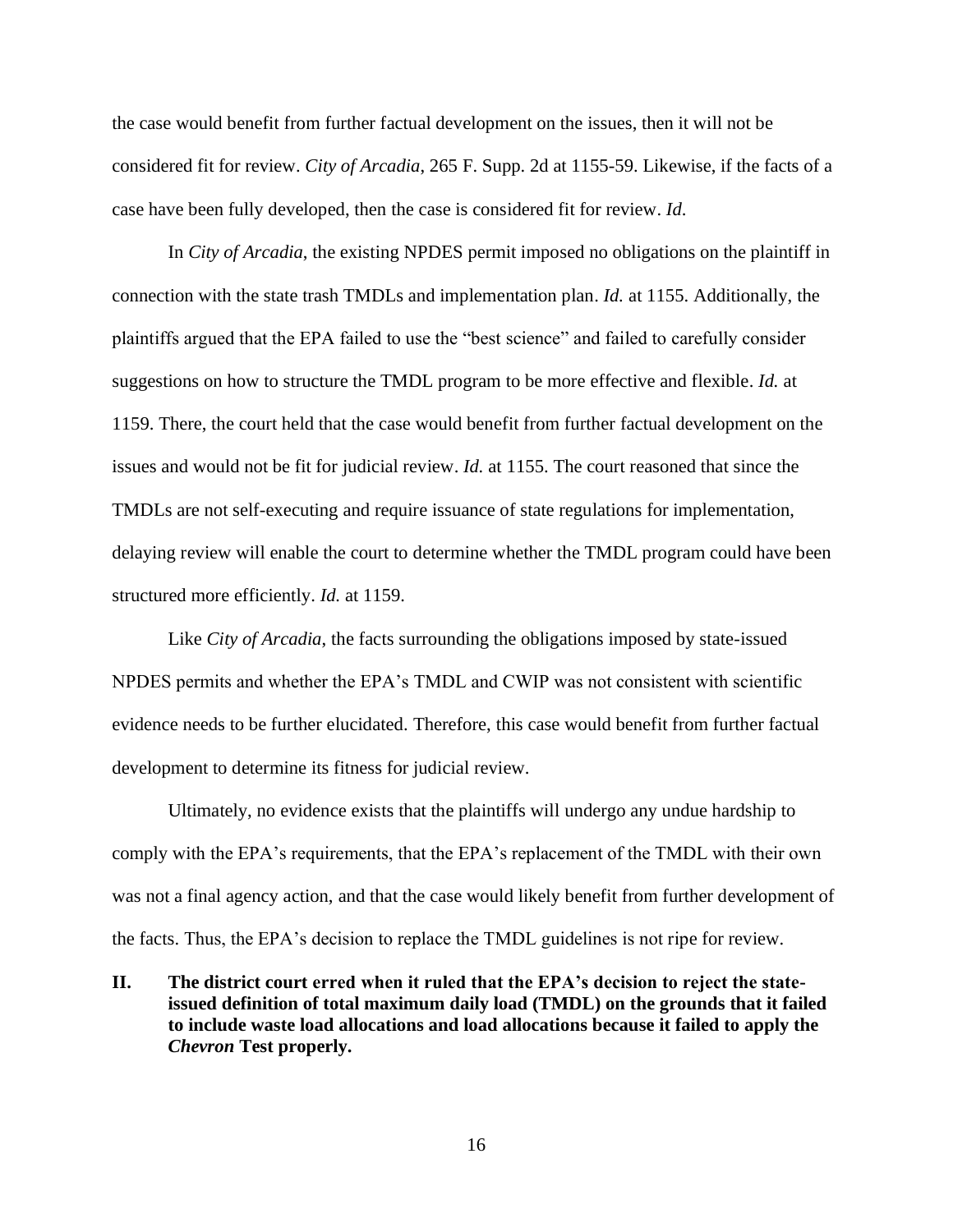The statutory language of the Clean Water Act (CWA) says the Environmental Protection Agency may reject a state-regulatory body's "total maximum daily load" (TMDL) proposal if the proposal fails to include waste load allocations (WLAs) for point sources and load allocations (LAs) for nonpoint sources in its definition, regardless of the plain meaning. *See* 40 C.F.R. § 130.2(g)-(i); *Friends of Earth v. EPA,* 333 F.3d 184, 186 n. 5 (D.C.C. 2003);

*Dioxin/Organochlorine Ctr. v. Clarke,* 57 F.3d 1517, 1520 (9th Cir.1995). However, plaintiffs may apply a challenge when the plain language of an agency's statute is vague or ambiguous. *American Farm Bureau Federation v. U.S. EPA*, 792 F. 3d 281, 281 (3rd Cir. 2015).

When the plaintiffs claim that the language of a statute is vague or ambiguous, the courts apply the *Chevron* Test. *Id.* at 294. The *Chevron* Test is a standard set out by the United State Supreme Court to assess the validity of an agency's statutory interpretation. *Chevron, U.S.A., Inc. v. Nat. Res. Def. Council, Inc. Chevron*, 467 U.S. 837 (1984). The first step of the test requires the court to inquire whether Congress's intent when drafting the statute was clear. *American Farm Bureau Federation,* 792 F. 3d at 281. If the intent is clear, then the matter ceases to exist. *Id*. Furthermore, the court is the final authority on issues of statutory construction and must reject agency interpretations which are contrary to clear congressional intent. *Id*. On the other hand, if the court determines that a statute's interpretation is expressed ambiguously, the court proceeds to the second step of *Chevron*. *Id.* at 294. Under the second step, the agency's interpretation is given controlling weight unless they are arbitrary, capricious, or manifestly contrary to the statute. *Id*. Then, the court must determine whether Congress has spoken directly to the interpretation in question based on the statutory language, legislative history, and structure. *Id*.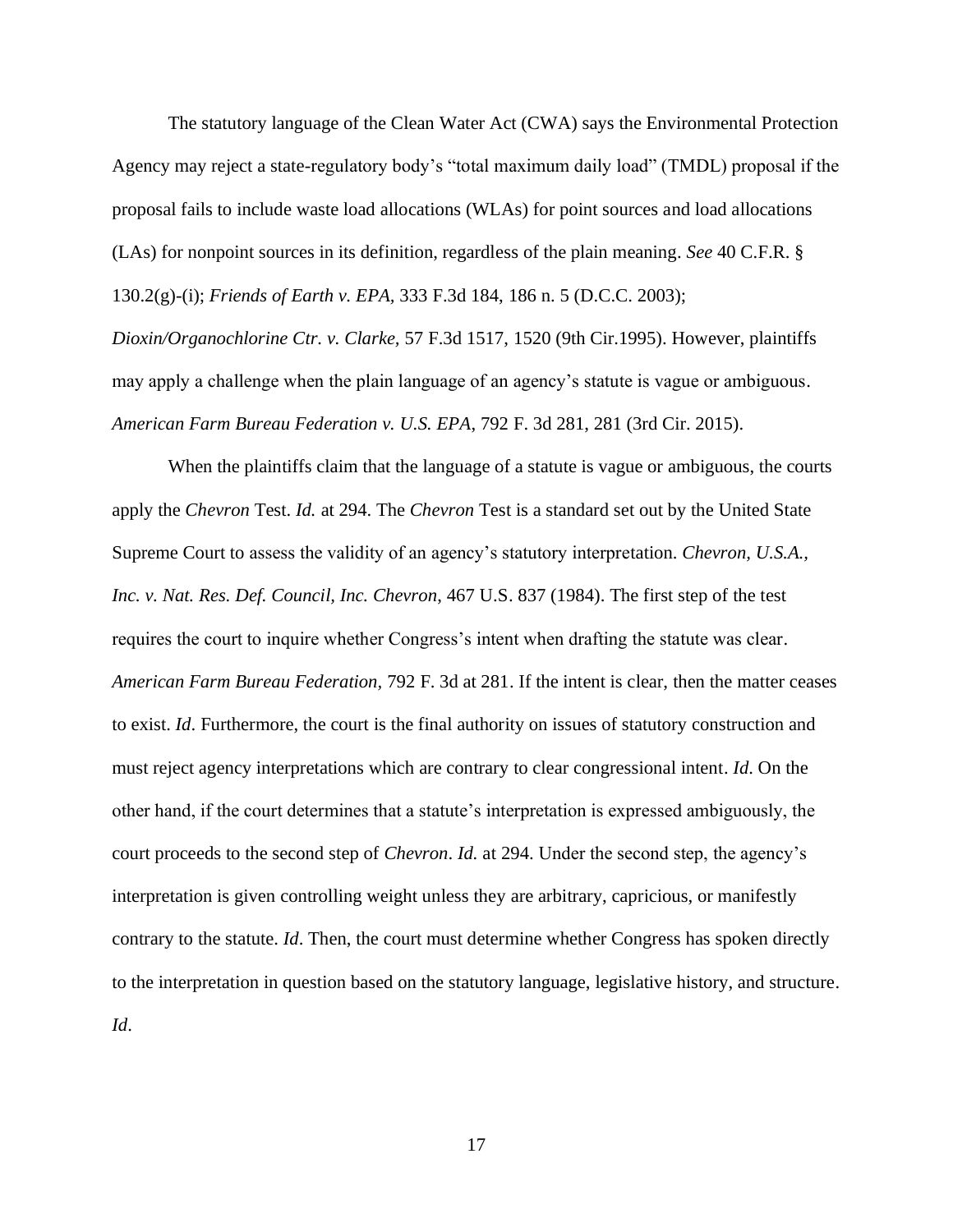Plaintiffs argue that the interpretation of "total" within the CWA's definition of total maximum daily load (TMDL) is vague. R. 13. Although the plaintiffs argue that the plain language of the statute is vague, the EPA's decision to reject the state-issued definition of "total maximum daily load" is not contrary to law because the long-accepted definition of TMDL demonstrates the agency's intent to include waste load allocations (WLA) and load allocations (LA). This shows that the agency's interpretation is congruent with the structure of the Clean Water Act CWA § 303(d), passes the *Chevron* Test, and is a reasonable interpretation of the statute.

In the landmark case *American Farm Bureau v. EPA*, American Farm Bureau argued that the Environmental Protection Agency exceeded its statutory authority by including WLAs for point sources and LAs for nonpoint sources in its definition of "total maximum daily load". *American Farm Bureau Federation,* 792 F. 3d at 287. The district court ruled in favor of the EPA and held that the EPA's definition of TMDL including WLA and LA was reasonable. On appeal, the Third Circuit affirmed the district court's decision*. Id*.

The Third Circuit applied the first step of *Chevron* by considering the case law and the statutory structure and purpose of the CWA. *Id.* at 295-301. The court acknowledged that jurisprudence demonstrates that many circuit and district courts have defined TMDLs to include WLAs and LAs, implying that the EPA's interpretation did not present a problem. *Id*. at 195. The Third Circuit stated on many occasions that it "gives considerable deference to the agency and only inquires whether the agency made a reasonable policy choice in reaching its interpretation". *Id*. Likewise, the court also noted that the Supreme Court gives deference to a government agency's interpretation when that agency is charged with administering a complex statutory scheme that requires technical or scientific sophistication. *Id.* at 296. Therefore, because the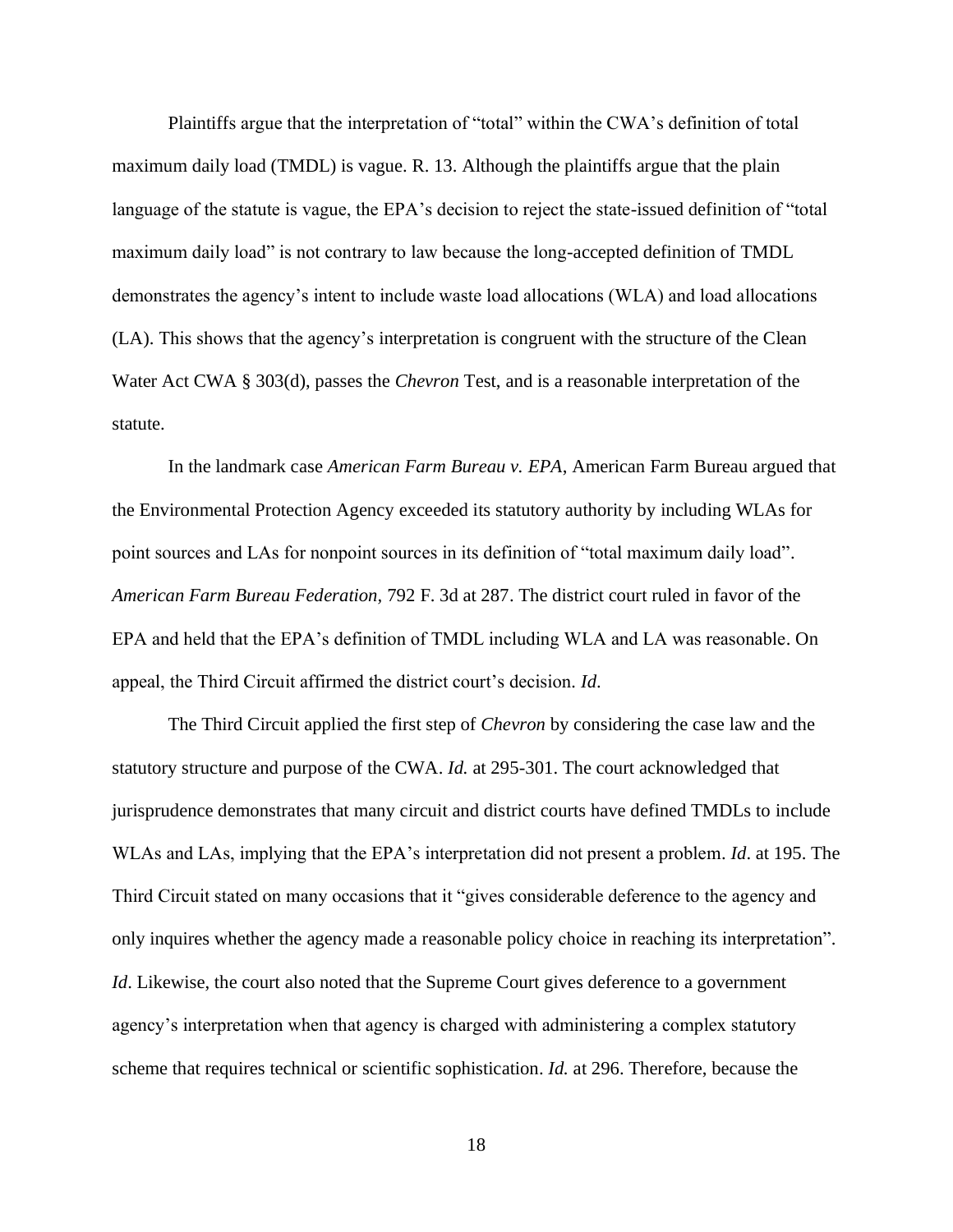Clean Water Act falls within this category, the statutory language of the CWA, which states the "total maximum daily load" was designed to be a comprehensive framework for pollution designed to restore and maintain the ecological integrity of the nation's waters, demonstrates the fact that "total maximum daily load" is broad enough to include the EPA's WLA and LA allocations. *Id.* at 299 (*citing* 33 U.S.C. § 1251(a); *Arkansas v. Oklahoma*, 503 U.S. 91, 101 (1992)). Furthermore, the court reasoned that the EPA's construction of TMDL to include WLA and LA in the total comports with the Clean Water Act's structure and purpose because word "total" is open to multiple interpretations, one being that the sum of its constituent parts consists of point and nonpoint sources. *Id.* at 297-99.

Lastly, the Third Circuit performed the second step of *Chevron* by considering the legislative history to determine whether the EPA made a reasonable policy choice in its interpretation. *Id.* at 307. Although the term "total maximum daily load" is not explicitly defined in the Clean Water Act, the court noted that states have traditionally relied on the EPA's definition of a TMDL to include WLA allocations for point sources and load allocations from nonpoint sources when the states fail to define their own TMDLs. *Id.* at 288-291. Further, the court reasoned that the EPA previously drafted "thousands of TMDLs", each identifying WLA allocations from point sources and load allocations from nonpoint sources as part of the definition of TMDL. *Id.* at 291. The court considered the legislative history and Congressional acquiescence as evidence to support the fact that the EPA had reasonably carried out Congress' directives in administering the TMDL section of the Clean Water Act to include WLA and LA. *Id.* at 308.

Therefore, like the trial court in *American Farm Bureau*, which held that the EPA did not exceed its statutory authority by including WLA and LA in its definition of TMDL, the EPA's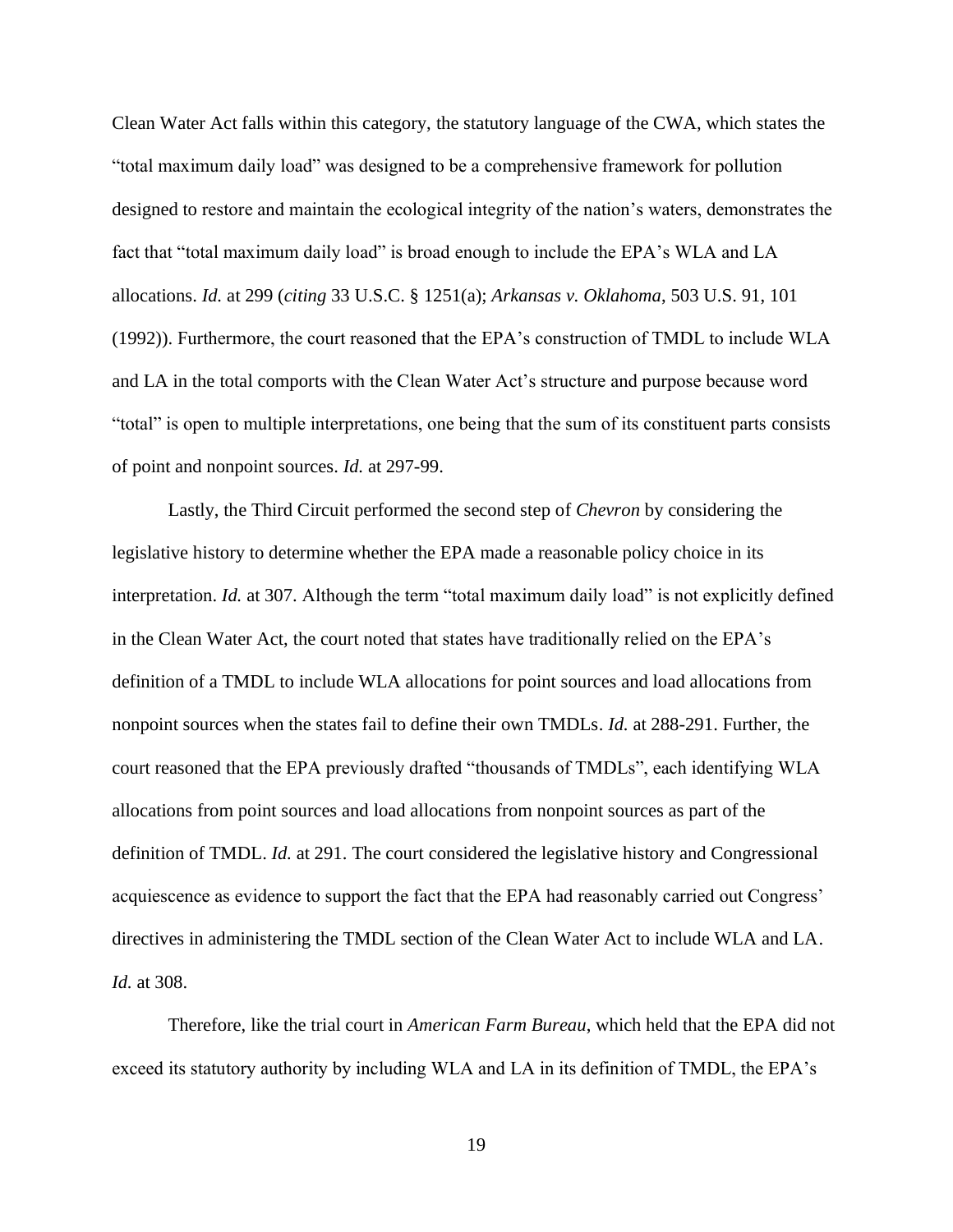interpretation here also did not exceed its statutorily authority by including WLA and LA in its definition of TMDL because it is congruent with the Congressional purpose and structure of the CWA. Thus, this Court should also rule that the EPA's decision to reject the state-issued definition of TMDL does not contradict the plain meaning of "total" in the Clean Water Act.

# **III. The Court should reverse the district court's decision to grant summary judgment in favor of appellee Chesaplain Lake Watch since the EPA adopted a TMDL that satisfied the requirements of CWA § 303(d).**

The EPA's adoption of a TMDL for the Lake Chesaplain Watershed that consisted of an annual pollution loading reduction to be phased over a five-year period conforms with the CWA § 303(d) requirements for a valid TMDL. After a state identifies impaired water standards within its borders, the state must establish a "total maximum daily load" ("TMDL") for each pollutant causing the impairment. 33 U.S.C. § 1313(d)(1)(C). Each state must submit their TMDLs for approval. 33 U.S.C. § 1313(d)(2). The CWA states that a TMDL "shall be established at a level necessary to implement the applicable water quality standards with seasonal variations and a margin of safety which takes into account any lack of knowledge concerning the relationship between effluent limitations and water quality." 33 U.S.C. § 1313(d)(1)(C). As stated above, the CWA does not further define the term "TMDL," but the EPA has defined TMDL as the sum of the waste-load allocations allotted to point sources, the sum of load allocations allotted to nonpoint sources, and a margin of safety. 40 C.F.R. § 130.2(i).

Using the *Chevron* analysis, the courts must first inquire whether Congress has directly spoken on the issue. *Chevron, U.S.A.*, 467 U.S. at 842. If Congress' intent is clear, there is no further questioning. *Id.* However, if the court determines that Congress has not directly addressed the issue, the court is unable to impose its own interpretation of the statute. *Id.* at 842-43. Second, if Congress is "silent or ambiguous" with respect to the issue at question, the court must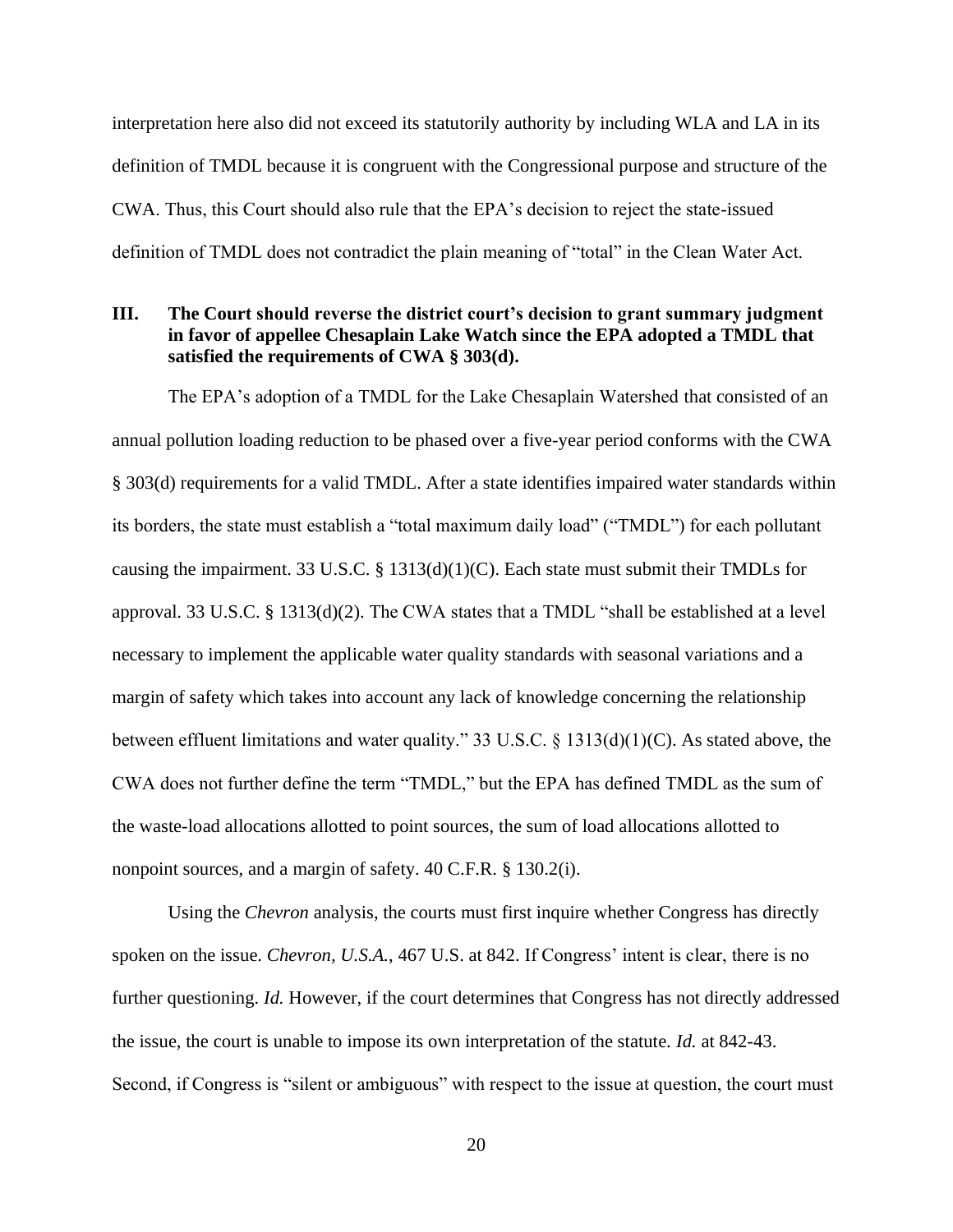consider whether the agency's interpretation is based on a "permissible construction of the statute." *Id.* In assessing whether the agency's interpretation is based on a "permissible construction," the court will consider whether the interpretation is "arbitrary, capricious, or manifestly erroneous to the statute." *Id.* at 844. This analysis gives considerable deference to the administrative agency's interpretations. *Id.*

The EPA-approved TMDL for the Chesaplain Lake meets the requirements for a valid TMDL. First, the term "daily" in "total maximum daily load" is not restrictive in its literal meaning, and an annual pollution loading is sufficient. Second, the phasing of the TMDL in terms of a percentage reduction over a five-year period is a permissible interpretation of the statute's meaning.

# **A. The term "daily" in "total maximum daily load" is not an unambiguous requirement that a TMDL must be stated in a 24-hour period.**

The district court erred in holding that the CWA requires the EPA to establish TMDLs in terms of daily load allocations. Statutory analysis begins with looking at the plain meaning of the statute. *Nat. Res. Def. Council, Inc. v. Muszynski*, 268 F.3d 91, 98 (2d Cir. 2001). Plain meaning can be determined by applying a word's ordinary meaning. *Id.* If there are two or more reasonable meanings of a word, the text should be placed in the context of the entire statutory structure. *Id.* Furthermore, a court should avoid "absurd results" and "internal inconsistencies" in the statute. *Id.* In addition, the court shall also apply the above-mentioned *Chevron* analysis. *See Chevron, U.S.A., Inc.*, 467 U.S. 837 (1984). Finally, if the above analysis does not resolve the question of interpretation, great deference should be given to the administrative agencies. *Id.*

Neither the United States Supreme Court nor this Court has determined what "daily" means in terms of "total daily maximum load." However, the Second Circuit and the D.C. Circuit Court of Appeals differed as to the meaning of the term "daily" with respect to "total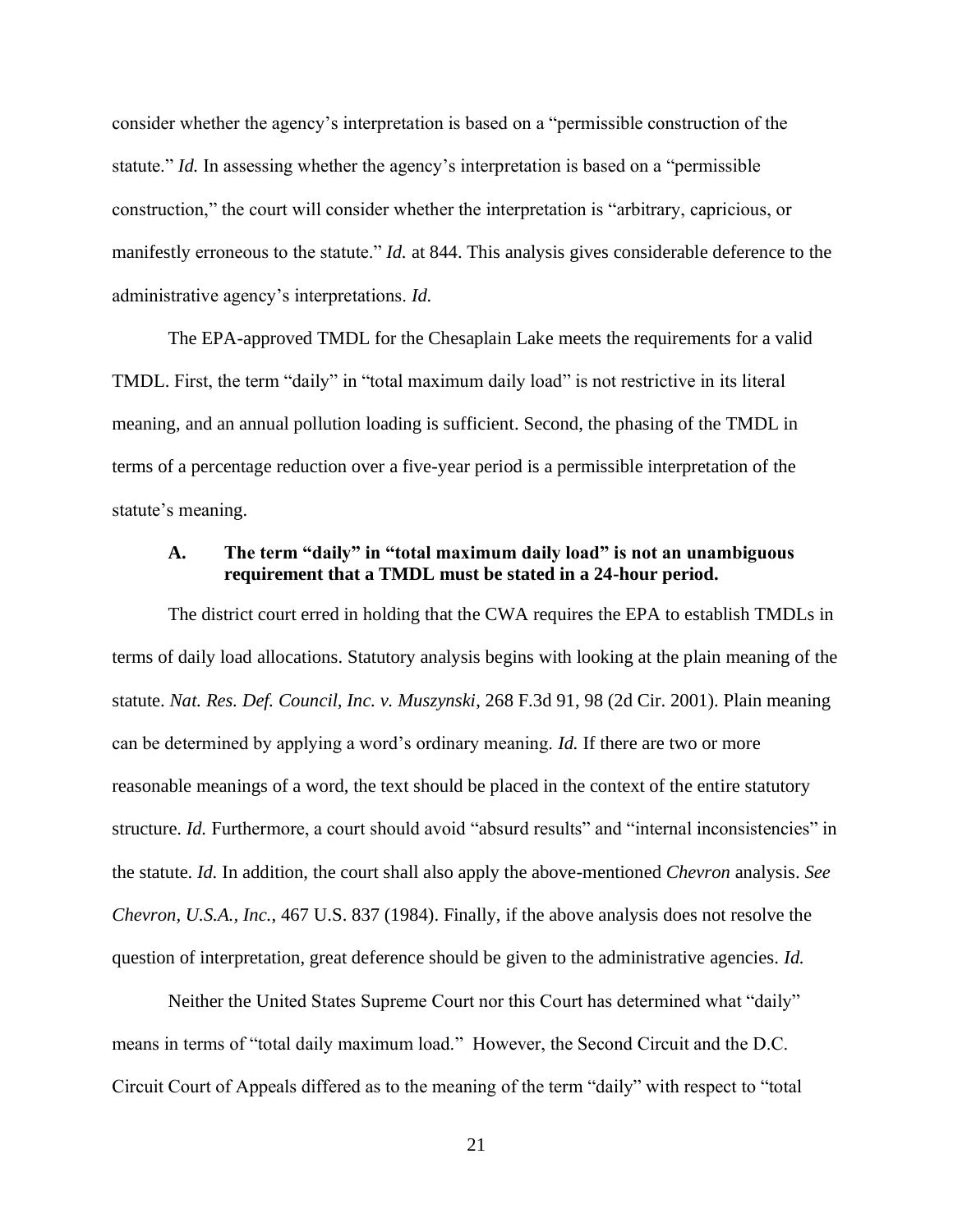daily maximum load." In *Natural Resources Defense Council, Inc. v. Muszynski*, the Second Circuit Court of Appeals held that an EPA-approved TMDL that was based on an annual period satisfied the CWA § 303(d) requirements. *Muszynski*, 268 F.3d at 99. In its analysis, the court looked at the plain meaning of the term "daily" and the intent of Congress. *Id.* at 98-99. The court reasoned that certain pollutants, such as phosphorus, do not require daily regulation as "harmful consequences of excessive amounts may not occur immediately." *Id.* at 99. In addition, the court reasoned that such a restrictive and limited construction of the term "daily" to only mean a 24-hour period was "absurd" and not the intention of Congress. *Id.*

In contrast, in *Friends of Earth, Inc. v. EPA,* the D.C. Circuit Court of Appeals determined that "daily" unambiguously meant only "daily" in the plain meaning of the word: a 24-hour period. *Friends of Earth, Inc. v. EPA*, 446 F.3d 140, 148 (D.C.C. 2006). In this case, the EPA approved a TMDL that limited the "annual discharge of oxygen-depleting pollutants" and limited the "seasonal discharge of pollutants contributing to turbidity." *Id.* at 143. In applying the *Chevron* analysis and looking at the CWA's statutory language, the court reasoned that Congress unambiguously and clearly intended the term "daily" to mean nothing other than "daily." *Id.* at 145-46.

The Second Circuit Court of Appeals' analysis yields a more reasonable conclusion and demonstrates how, in the present case, the EPA-approved TMDL that is phrased as an annual reduction does not violate the CWA § 303(d) requirements. Both the *Chevron* analysis and the *Muszynski* court's approach illustrate how an annual reduction is valid. First, Congress has not spoken directly to the issue of the interpretation of the term "daily." Therefore, the intent of Congress must be determined. Second, although the plain meaning of the term "daily" does suggest a 24-hour period, "daily" is subject to multiple meanings. The term should be analyzed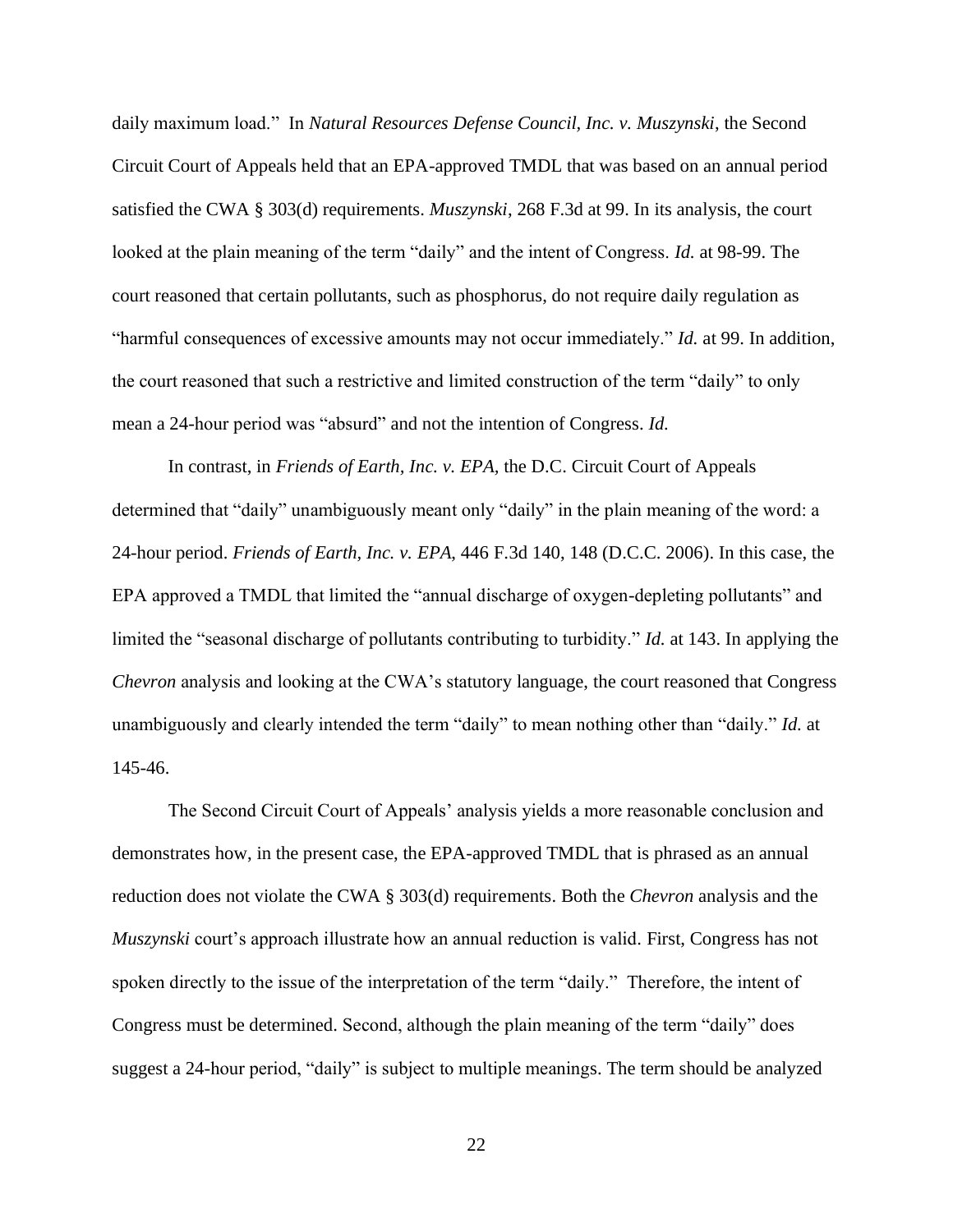in conjunction with the entire statutory scheme to avoid "absurd results" and "internal inconsistencies." In analyzing the term "daily" with respect to the rest of the statute, it would be unreasonable to interpret "daily" so narrowly because the entire statute is aimed at ultimately reducing the total pollutant level.

Furthermore, the interpretation of the term "daily" as including annual is a "permissible construction" of the CWA. The purpose of the CWA was to establish TMDLs for many different pollutants to reduce water pollution. As described in *Muszynski*, not all pollutants require daily reduction periods, and negative effects are only seen after longer periods. *Muszynski*, 268 F.3d at 99. Like *Muszynski*, the TMDL in the present case seeks to reduce phosphorus levels. As the court reasoned in *Muszynski*, the amount of phosphorus levels that a waterbody can tolerate fluctuate depending on the season and type of waterbody. *Id.* Such a pollutant in the present case does not require daily reduction regulation. Such a narrow interpretation would be "absurd" and result in "internal inconsistencies" as the statute seeks to regulate a variety of pollutants, not all of which require daily reduction regulation. *Id.* at 98.

Finally, since great deference should be granted to administrative agencies, this Court should also extend great deference to the EPA for its decision to approve a TMDL that was phrased as an annual reduction. The EPA was not arbitrary or capricious in approving such a TMDL as the annual reduction plan is designed to lead to acceptable phosphorus levels. Therefore, deference is appropriate because the EPA is reasonable in its belief that a TMDL phrased as an annual reduction conformed with the CWA § 303(d) requirements. For the foregoing reasons, a TMDL that is phrased as an annual reduction is a permissible interpretation of the term "daily."

## **B. The phased TMDL across a five-year period does not violate the CWA § 303(d) requirements.**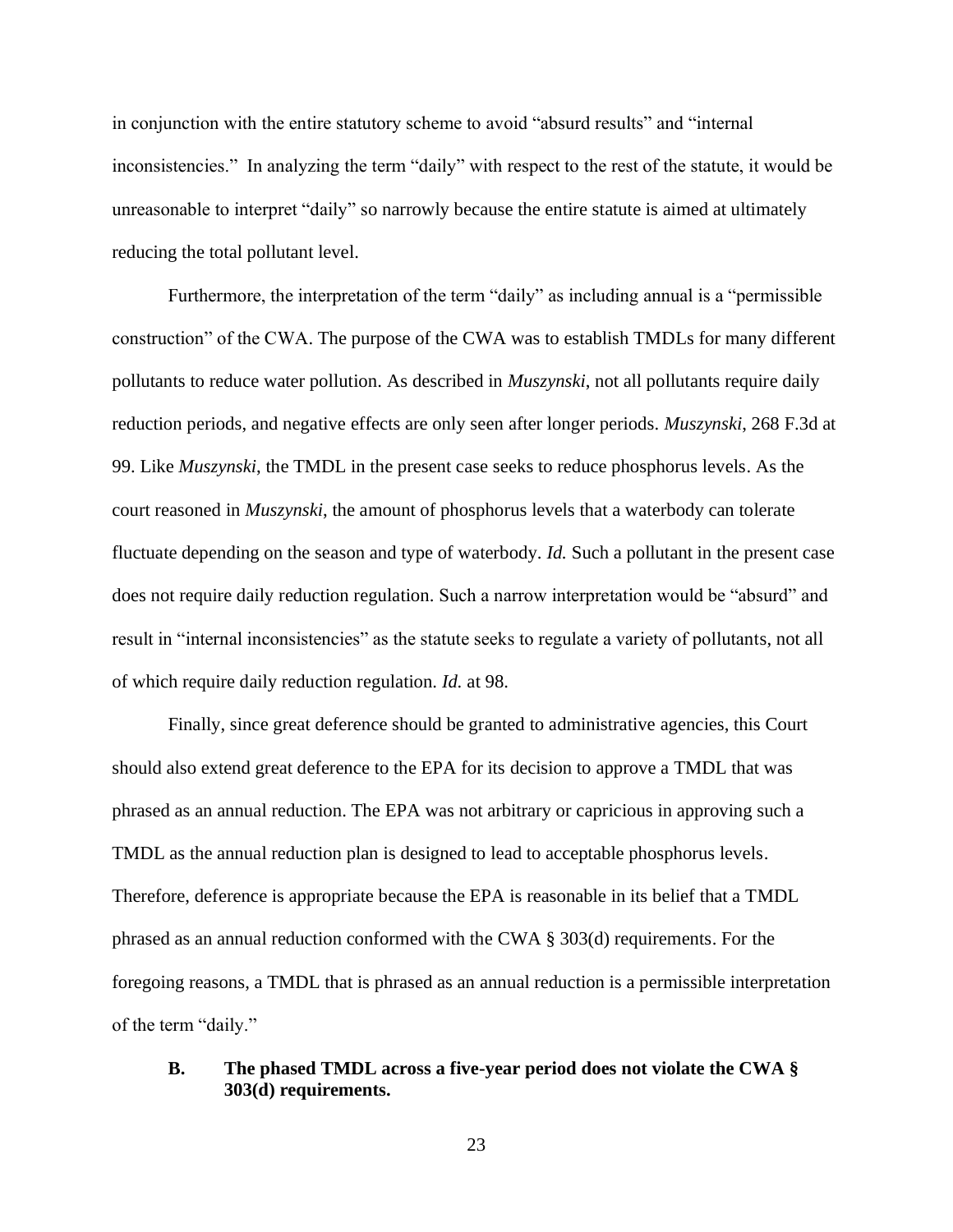The district court erred in holding that a phased percentage reduction TMDL violates the CWA § 303(d) requirements. As this determination requires an interpretation of the statute, the above *Chevron* analysis applies. A phased approach is sometimes required to establish a control measure based on a TMDL. EPA, GUIDANCE FOR WATER QUALITY-BASED DECISIONS: TMDL PROCESS (1991). A phased approach may be necessary where nonpoint source controls are involved. *Id.* Furthermore, a waterbody's TMDL for a particular pollutant "can be expressed in terms of either mass per time, toxicity, or other appropriate measure." 40 C.F.R. § 131.2. *See also Nat. Res. Def. Council, Inc. v. EPA*, 301 F. Supp. 3d 133, 137 (D.D.C. 2018).

*American Farm Bureau Federation v. EPA* demonstrates how phased reductions over a time period conform with the CWA § 303(d) requirements. *Am. Farm Bureau Fed'n.*, 792 F.3d 281, 281 (3rd Cir. 2015). In this case, the court held that the CWA's directive to establish TMDLs was ambiguous and subject to multiple meanings. *Id*. The court approved a two-part phased reduction that sets total completion dates over five years in the future to limit point sources and nonpoint sources. *Id.* at 292. In applying the *Chevron* analysis, the court reasoned that although Congress required the EPA to establish a TMDL, it did not specify how to do so. *Id.* at 298. Furthermore, the court reasoned that it was consistent with the CWA for the EPA to set target dates or deadlines to achieve applicable water quality standards for all impaired waters. *Id.* at 300.

Here, the *Chevron* analysis also demonstrates how the phased reduction TMDL satisfies the CWA § 303(d) requirements. First, Congress has not spoken directly to the issue of whether a phased reduction is a permissible interpretation of the meaning of TMDL. Although Congress has not directly spoken on the issue of phasing over a time period, it is a "permissible construction" of the CWA. *Chevron, U.S.A.*, 467 U.S. at 844. Similar to *American Farm Bureau*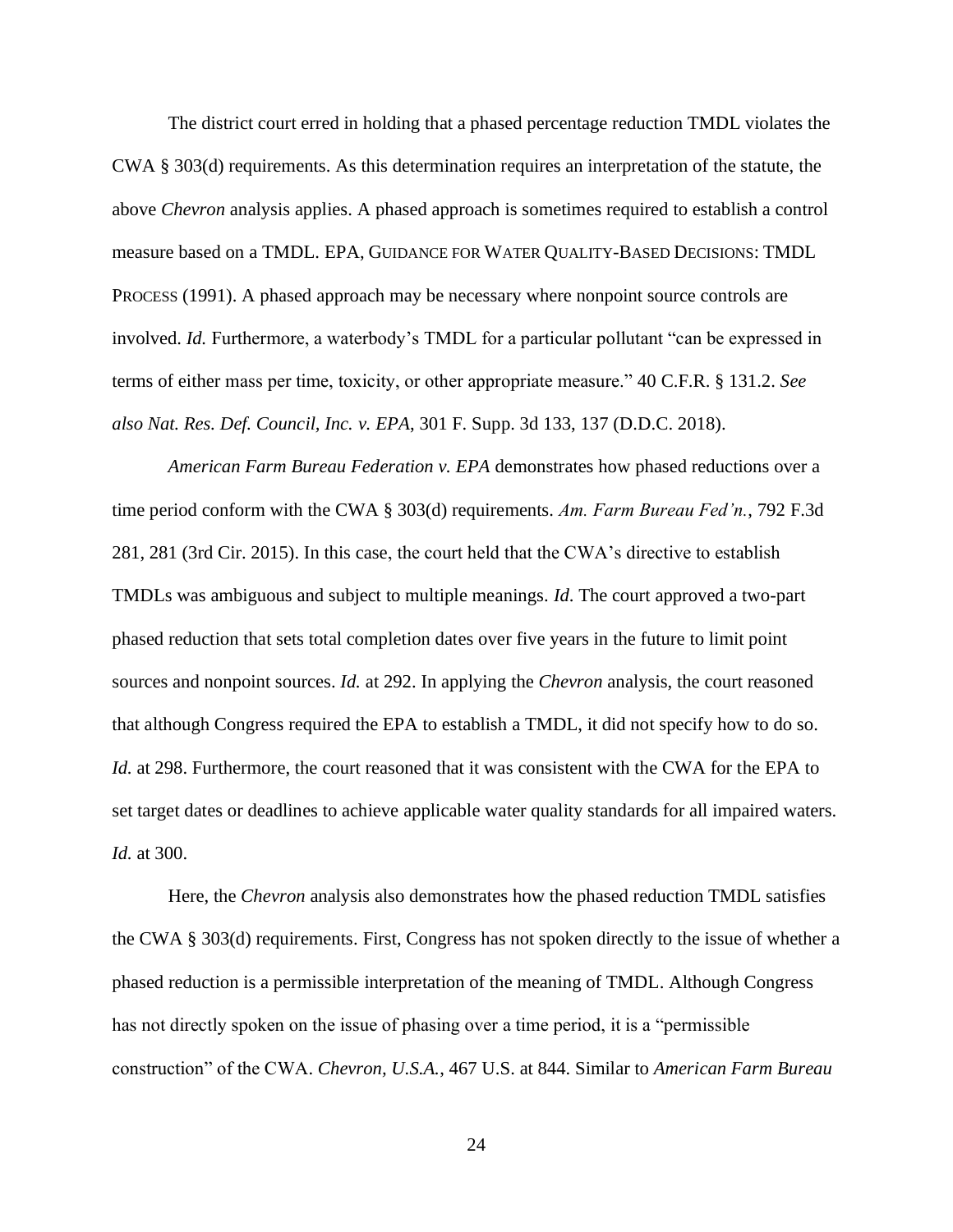*Federation*, this Court should hold that a plan that includes phasing over a five-year period is not an "arbitrary, capricious, or manifestly erroneous" interpretation of the CWA. 40 C.F.R. § 131.2 specifically permits that a TMDL for a particular pollutant can be employed in "any appropriate measure" to reduce and eliminate the pollutant. It is not "arbitrary, capricious, or manifestly erroneous" for the EPA to determine a phased reduction plan that was to be implemented over a five-year period is an appropriate measure to reduce the pollutant levels of phosphorus in the Chesaplain Lake. R. 9.

Furthermore, great deference should be given to the EPA's determination that such a phased reduction plan was a necessary and permissible interpretation of the CWA requirements. The EPA created a plan that they believed would effectively and efficiently reduce the pollutant levels of phosphorus in Lake Chesaplain. R. 9. Thus, the EPA-approved TMDL that includes a phased reduction plan over a five-year period conforms with the CWA requirements for a valid TMDL.

# **IV. The district court was correct in denying CLW's motion for summary judgment because the EPA's adoption of a credit for anticipated BMP pollution reductions to reduce the stringency of waste-load allocations for implementation of Lake Chesaplain TMDL was not arbitrary or capricious or an abuse of discretion.**

The EPA's adoption of a credit for anticipated BMP pollution reductions to reduce the stringency of waste-load allocations was neither arbitrary nor capricious. The EPA allows a credit against the maximum daily load for loading reductions achieved through "Best Management Practices," ("BMPs"). 40 C.F.R. § 130.2(e). The EPA stated that if BMPs "make more stringent load allocations practicable, then wasteload allocations can be made less stringent." *Id.* Therefore, the TMDL process accounts for the possibility of "nonpoint source" control tradeoffs." *Id.*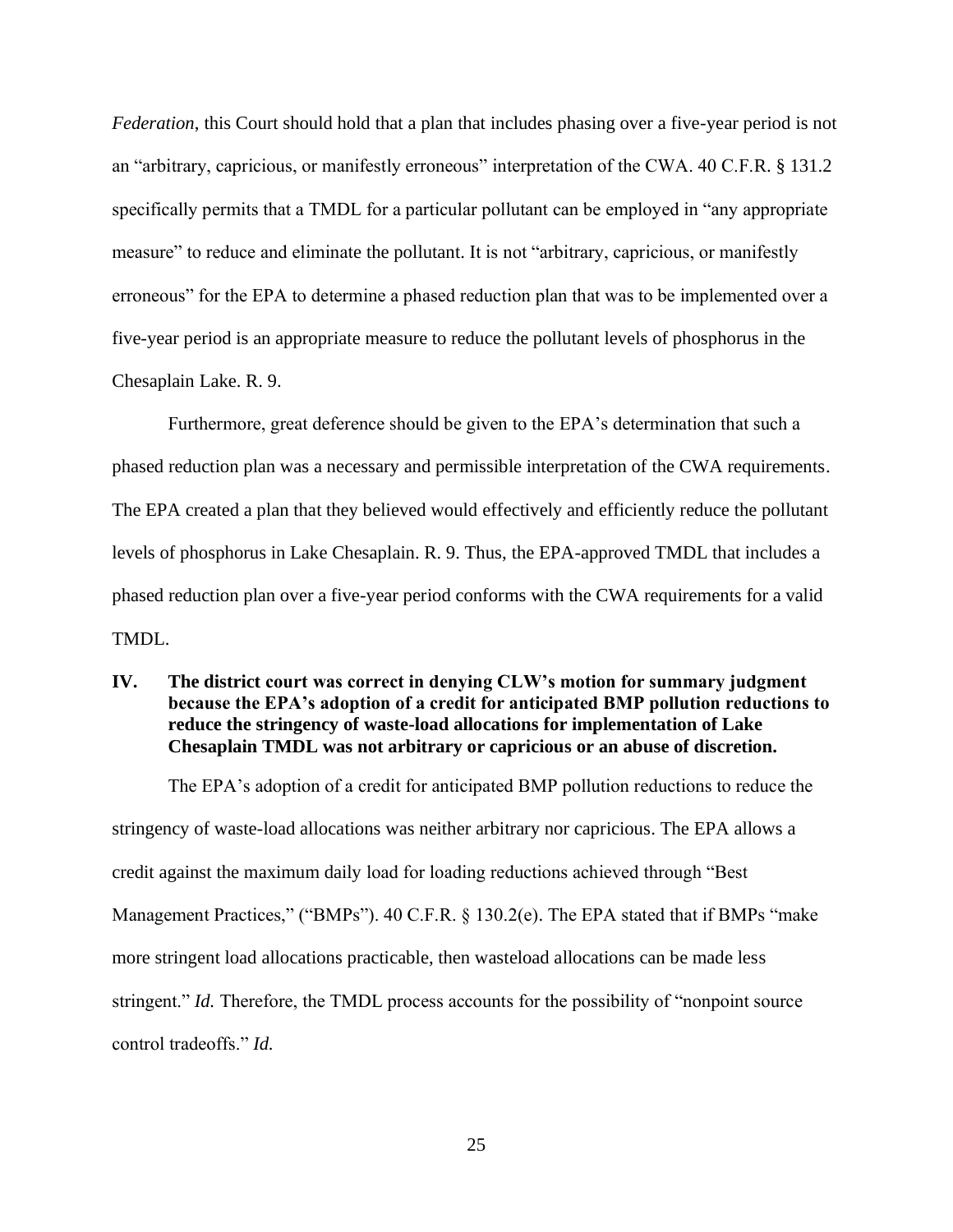In assessing a reviewing agency's action decisions, the courts apply a standard of review set out in Section 706 of the Administrative Procedure Act. 5 U.S.C. § 706; *See also Citizens to Preserve Overton Park, Inc. v. Volpe*, 401 U.S. 402, 413 (1971). The APA sets out that a court shall hold agency actions as unlawful that fail to meet six standards. 5 U.S.C. § 706*.* In every case, the court shall look to whether the agency action was "arbitrary, capricious, an abuse of discretion, or otherwise not in accordance with the law" or whether the agency action violated constitutional, statutory, or procedural requirements. *Id.* In some cases, the court is to apply a "substantial evidence" standard and review whether the action was supported by "substantial evidence." *Volpe*, 401 U.S. at 414. However, this standard is only applied when an agency action is taken pursuant to a rulemaking provision of the APA or is based on a public adjudicatory hearing. *Id.* In other situations, a court may employ a *de novo* review of the action and set the action aside if it was "unwarranted by the facts." *Id.* (quoting 5 U.S.C. § 706(2)(F)). This *de novo* review standard is only applied when the action is "adjudicatory in nature and the agency's fact-finding procedures are inaccurate." *Volpe*, 401 U.S. at 414.

Here, the EPA's adoption for proposed BMPs was permissible because the credit for anticipated BMP pollution reductions was not arbitrary, capricious, or an abuse of discretion. In assessing whether an agency's action was "arbitrary or capricious or an abuse of discretion," the court will first examine whether the agency acted within its scope of authority. *Volpe*, 401 U.S. at 417. If an agency is found to be acting within its scope of authority, the court will then consider whether the agency's action was "arbitrary or capricious." *Id.* This is a narrow standard of review that requires the court to consider whether the agency's action was based on a "consideration of relevant factors" and whether there was a "clear error of judgment." *Id.* at 417. In applying this standard of review, the court is unable to supply its own judgment for that of the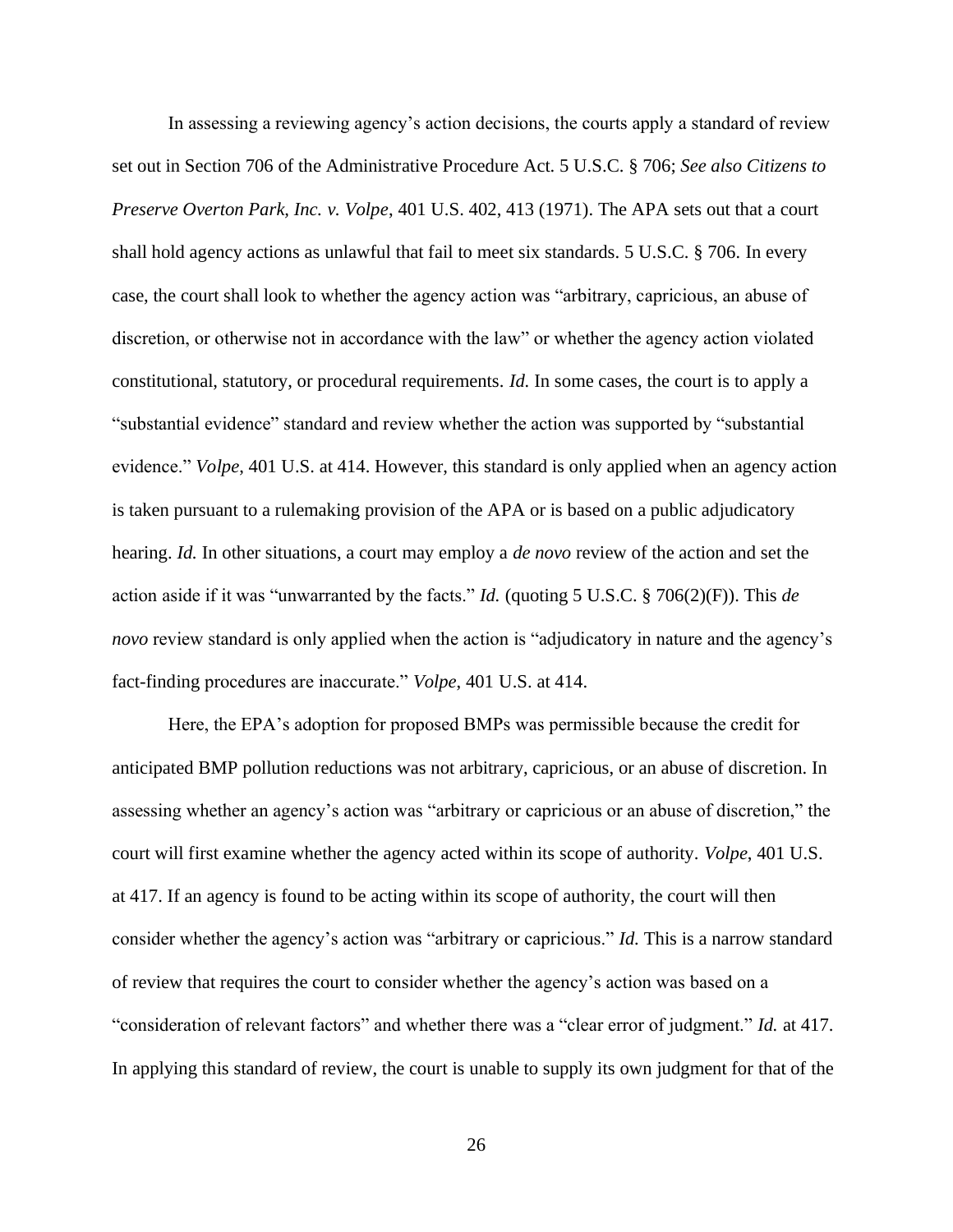agency. *Id.* Finally, the courts will consider whether the agency's action followed all procedural requirements. *Id.* 

*Motor Vehicle Manufacturers Association of U.S. v. State Farm Mutual Automobile Ins. Co.* illustrates the applicable standard of review for assessing an agency's action. *Motor Vehicle Mfrs. Ass'n of U.S. v. State Farm Mut. Auto. Ins. Co.*, 463 U.S. 29 (1983). In *Motor Vehicle Mfs. Ass'n of U.S.*, the National Highway Traffic Safety Administration rescinded crash protection requirements of the federal motor vehicle safety standard that required that newer vehicles be equipped with passive restraints to protect the occupants of the vehicle in case of collision. *Id.* at 34-35. In applying the § 706 APA review standard described above, the court held that the Administration's actions were "arbitrary and capricious." *Id.* at 44. The court reasoned that the actions were "arbitrary and capricious" because it failed to reasonably consider alternatives that would still maintain the safety standard goals, such as new airbag technology. *Id.* at 51.

In contrast, the EPA's adoption of the credit for the BMPs is not "arbitrary and capricious." Because the EPA's adoption of the credit for the BMPs is neither a rulemaking provision of the APA, based on a public adjudicatory hearing, or adjudicatory in nature, the court will apply a narrow "arbitrary and capricious" standard of review. 5 U.S.C. § 706*.* Similar to the Administration in *Motor Vehicle Manufacturers Association of U.S.*, the EPA was acting within its scope of duty. The CWA explicitly tasks the EPA with approving TMDLs for impaired waters. R. 5. Within this scope of authority, the CWA explicitly authorized the use of BMPs as nonpoint source control tradeoffs.

Furthermore, in considering whether the EPA's decision was "arbitrary or capricious," the relevant factors of the present case do not indicate that there was a "clear error of judgment." The EPA-approved TMDL proposed BMPs that were designed to encourage Concentrated